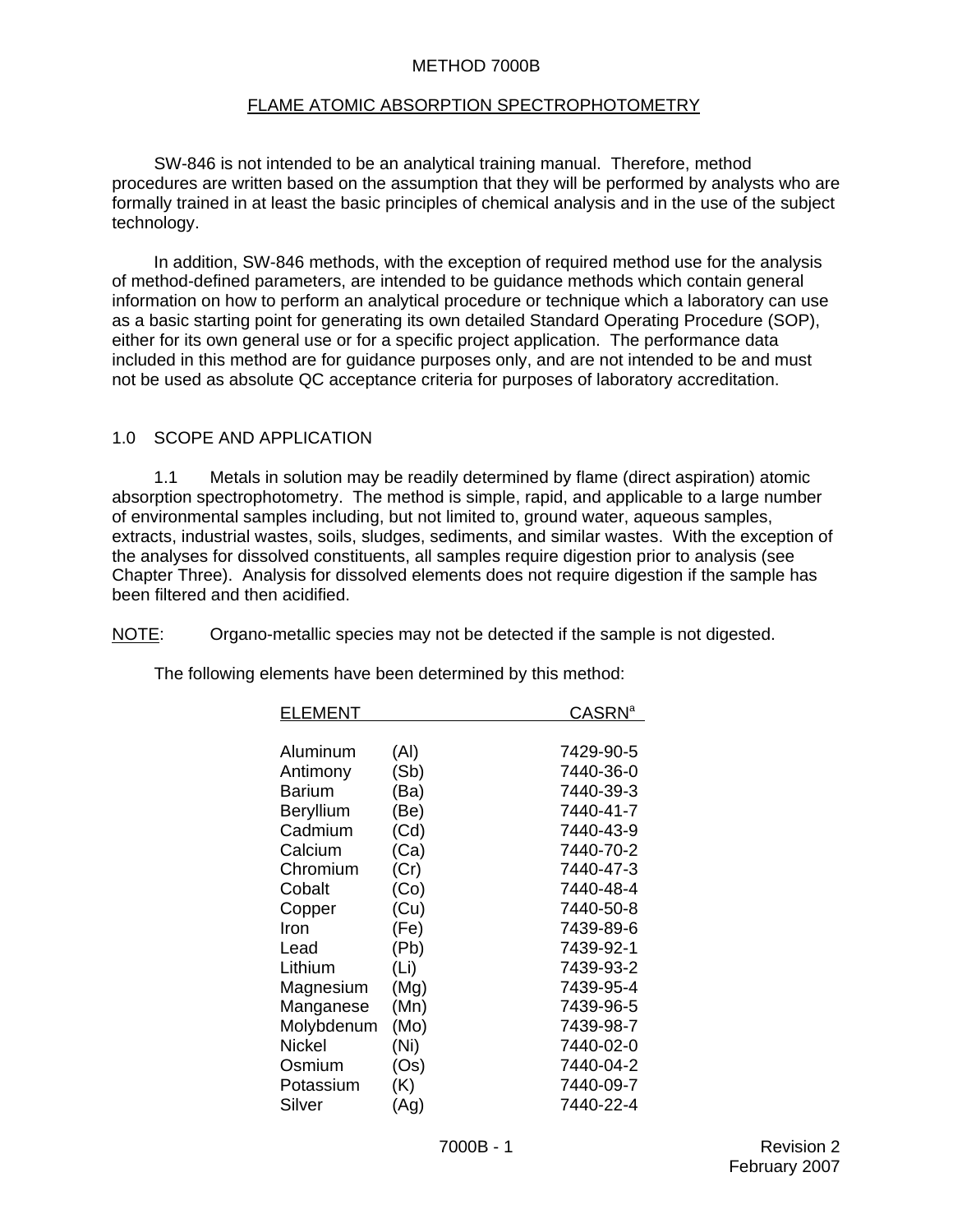| Sodium    | (Na) | 7440-23-5 |
|-----------|------|-----------|
| Strontium | (Sr) | 7440-24-6 |
| Thallium  | (TI) | 7440-28-0 |
| Tin       | (Sn) | 7440-31-5 |
| Vanadium  | (V)  | 7440-62-2 |
| Zinc      | (Zn  | 7440-66-6 |
| <u>. </u> |      |           |

<sup>a</sup> Chemical Abstract Service Registry Number

1.2 Lower limits of quantitation and optimum ranges of the metals will vary with the matrices and models of atomic absorption spectrophotometers. The data shown in Table 1 provide some indication of the lower limits of quantitation obtainable by the direct aspiration technique. For clean aqueous samples, the quantitation limits shown in the table by direct aspiration may be extended downward with scale expansion and upward by using a less sensitive wavelength or by rotating the burner head. Quantitation limits by direct aspiration may also be extended through concentration of the sample and/or through solvent extraction techniques.

1.3 Users of this method should state the data quality objectives prior to analysis and must document and have on file the required initial demonstration performance data described in the following sections prior to using this method for analysis.

1.4 Where direct-aspiration atomic absorption techniques do not provide adequate sensitivity, refer to specialized procedures such as graphite furnace atomic absorption (Method 7010) or the gaseous-hydride methods.

1.5 Other elements and matrices may be analyzed by this method as long as the method performance is demonstrated for these additional elements of interest, in the additional matrices of interest, at the concentration levels of interest in the same manner as the listed elements and matrices (see Sec. 9.0).

1.6 Prior to employing this method, analysts are advised to consult each type of procedure (e.g., sample preparation methods) that may be employed in the overall analysis for additional information on quality control procedures, development of QA acceptance criteria, calculations, and general guidance. Analysts also should consult the disclaimer statement at the front of the manual and the information in Chapter Two for guidance on the intended flexibility in the choice of methods, apparatus, materials, reagents, and supplies, and on the responsibilities of the analyst for demonstrating that the techniques employed are appropriate for the analytes of interest, in the matrix of interest, and at the levels of concern.

In addition, analysts and data users are advised that, except where explicitly specified in a regulation, the use of SW-846 methods is *not* mandatory in response to Federal testing requirements. The information contained in this method is provided by EPA as guidance to be used by the analyst and the regulated community in making judgments necessary to generate results that meet the data quality objectives for the intended application.

1.7 Use of this method is restricted to use by, or under supervision of, properly experienced and trained personnel, including analysts who are knowledgeable in the chemical and physical interferences described in this method. Each analyst must demonstrate the ability to generate acceptable results with this method.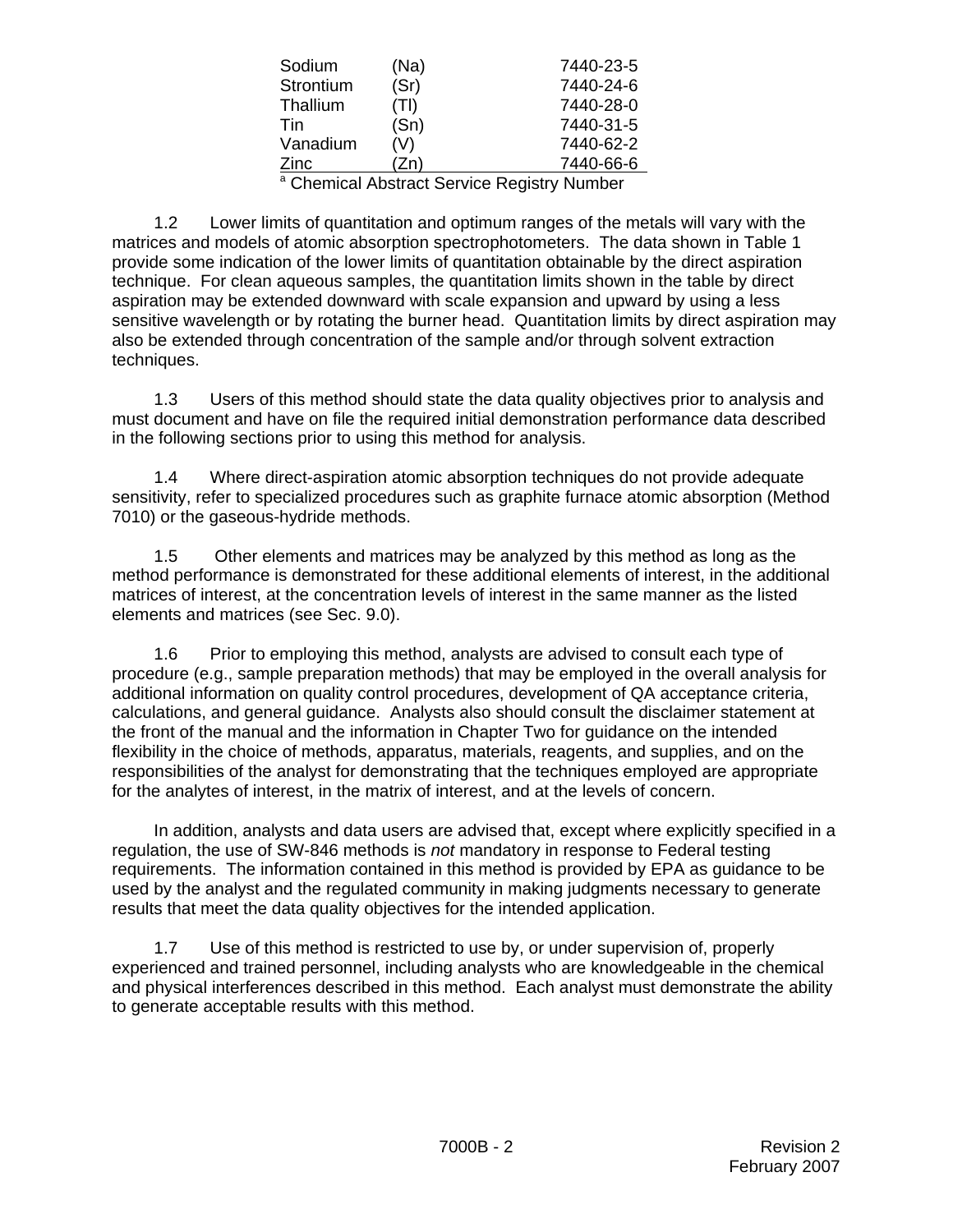#### 2.0 SUMMARY OF METHOD

2.1 Although methods have been reported for the analysis of solids by atomic absorption spectrophotometry, the technique generally is limited to metals in solution or dissolved through some form of sample processing (see Chapter Three). Preliminary treatment of waste water, ground water, extracts, and industrial waste is always necessary because of the complexity and variability of sample matrix. Solids, slurries, and suspended material must be subjected to a solubilization process before analysis. This process may vary because of the metals to be determined and the nature of the sample being analyzed. Solubilization and digestion procedures are presented in Chapter Three.

2.2 In direct-aspiration atomic absorption spectrophotometry, a sample is aspirated and atomized in a flame. A light beam from a hollow cathode lamp or an electrodeless discharge lamp is directed through the flame into a monochromator, and onto a detector that measures the amount of absorbed light. Absorption depends upon the presence of free unexcited ground-state atoms in the flame. Because the wavelength of the light beam is characteristic of only the metal being determined, the light energy absorbed by the flame is a measure of the concentration of that metal in the sample. This principle is the basis of atomic absorption spectrophotometry.

## 3.0 DEFINITIONS

Refer to Chapter One, Chapter Three, and the manufacturer's instructions for a definitions that may be relevant to this procedure.

# 4.0 INTERFERENCES

4.1 Solvents, reagents, glassware, and other sample processing hardware may yield artifacts and/or interferences to sample analysis. All of these materials must be demonstrated to be free from interferences under the conditions of the analysis by analyzing method blanks. Specific selection of reagents and purification of solvents by distillation in all-glass systems may be necessary. Refer to each method to be used for specific guidance on quality control procedures and to Chapter Three for general guidance on the cleaning of glassware.

4.2 The most troublesome type of interference in atomic absorption spectrophotometry is usually termed "chemical" and is caused by lack of absorption of atoms bound in molecular combination in the flame. This phenomenon can occur when the flame is not sufficiently hot to dissociate the molecule, as in the case of phosphate interference with magnesium, or when the dissociated atom is immediately oxidized to a compound that will not dissociate further at the temperature of the flame. The addition of lanthanum will overcome phosphate interference in magnesium, calcium, and barium determinations. Similarly, silica interference in the determination of manganese can be eliminated by the addition of calcium. A nitrous oxide/acetylene gas mixture may be used to help prevent interferences from refractory compounds.

4.3 Chemical interferences may also be eliminated by separating the metal from the interfering material. Although complexing agents are employed primarily to increase the sensitivity of the analysis, they may also be used to eliminate or reduce interferences.

4.4 The presence of high dissolved solids in the sample may result in an interference from non-atomic absorbance such as light scattering. In the absence of background correction, this can result in false positives and/or falsely elevated values. If background correction is not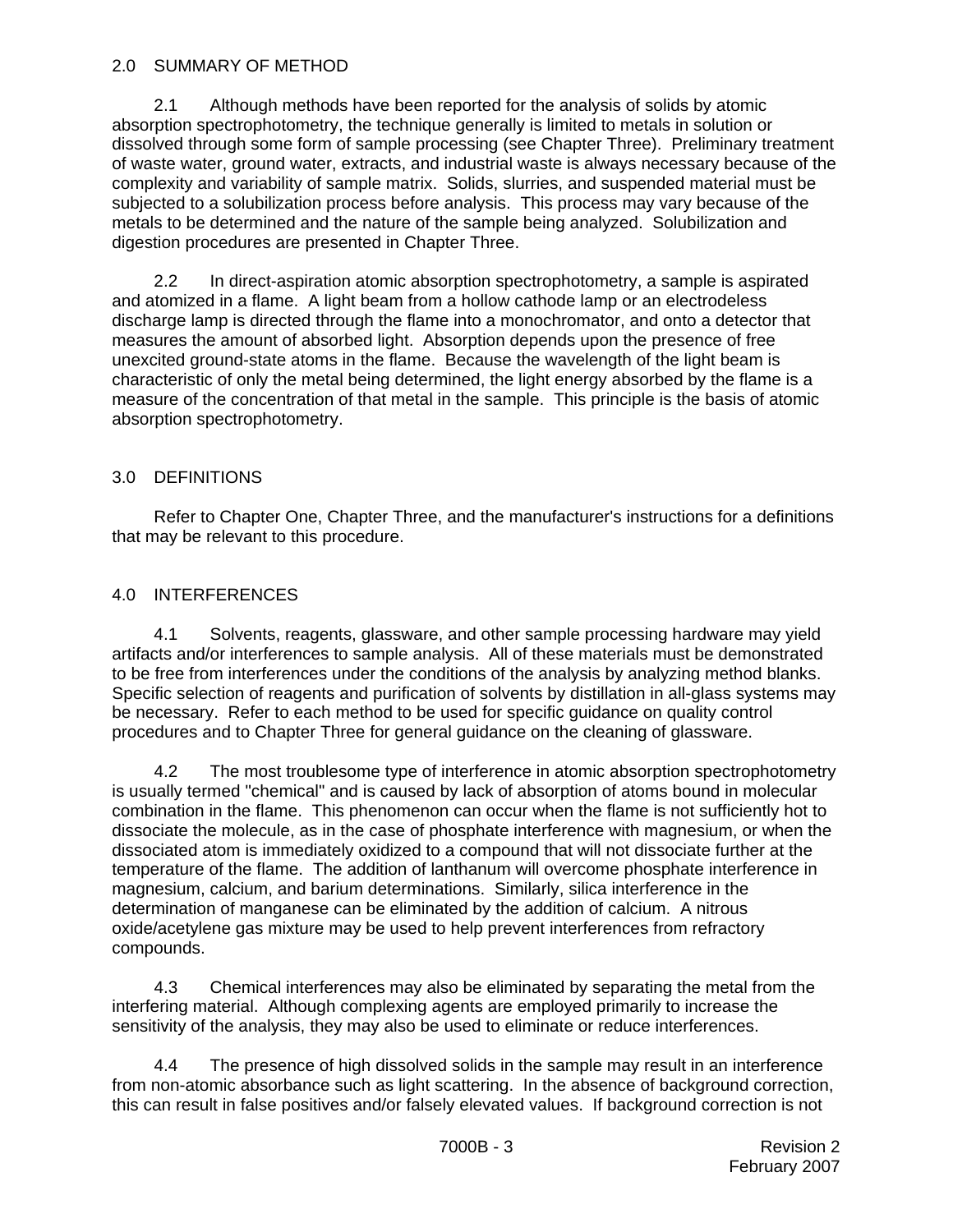available, a non-absorbing wavelength should be checked. Signal contribution from uncorrected background can not be diagnosed through the analysis of spike recovery, nor is it compensated for by the application of the method of standard additions (MSA). If background correction is not available and the non-absorbing wavelength test indicates the presence of background interference, the sample digestates must be extracted (liquid-liquid or solid phase) prior to analysis, or another analytical method must be selected.

4.5 Ionization interferences occur when the flame temperature is sufficiently high to generate the removal of an electron from a neutral atom, giving a positively charged ion. This type of interference can generally be controlled by the addition, to both standard and sample solutions, of a large excess (1,000 mg/L) of an easily ionized element such as K, Na, Li or Cs. Each sample and standard should contain 2 mL KCl/100 mL of solution. Use 95 g of potassium chloride in 1 L of reagent water for the KCl solution.

4.6 Spectral interference can occur when an absorbing wavelength of an element present in the sample, but not being determined, falls within the width of the absorption line of the element of interest. The results of the determination will then be erroneously high, due to the contribution of the interfering element to the atomic absorption signal. Interference can also occur when resonant energy from another element in a multielement lamp, or from a metal impurity in the lamp cathode, falls within the bandpass of the slit setting when that other metal is present in the sample. This type of interference may sometimes be reduced by narrowing the slit width.

4.7 The analyst should be aware that viscosity differences and/or high dissolved or suspended solids may alter the aspiration rate.

4.8 All metals are not equally stable in the digestate, especially if it only contains nitric acid and not a combination of acids including hydrochloric acid. The addition of HCl helps stabilize Sn, Sb, Mo, Ba, and Ag in the digestate. The digestate should be analyzed as soon as possible, with preference given to these analytes. Refer to Chapter Three for suggested decomposition methods.

4.9 Specific interference problems related to individual analytes

4.9.1 Aluminum -- Aluminum may be as much as 15% ionized in a nitrousoxide/acetylene flame. Use of an ionization suppressor (1,000 µg/mL of K as KCl) as described in Sec. 4.5 will eliminate this interference.

4.9.2 Antimony -- In the presence of lead (1,000 mg/L), a spectral interference may occur at the 217.6-nm resonance line. In this case, the 231.1-nm resonance line should be used. Excess concentrations of copper and nickel (and potentially other elements), as well as acids, can interfere with antimony analyses. If the sample contains these matrix types, either matrices of the standards should be matched to those of the sample or the sample should be analyzed using a nitrous oxide/acetylene flame.

4.9.3 Barium -- Barium undergoes significant ionization in the nitrous oxide/acetylene flame, resulting in a significant decrease in sensitivity. All samples and standards must contain 2 mL of the KCl ionization suppressant per 100 mL of solution (refer to Sec. 4.5). In addition, high hollow cathode current settings and a narrow spectral band pass must be used because both barium and calcium emit strongly at barium's analytical wavelength.

4.9.4 Beryllium -- Concentrations of AI greater than 500 ppm may suppress beryllium absorbance. The addition of 0.1% fluoride has been found effective in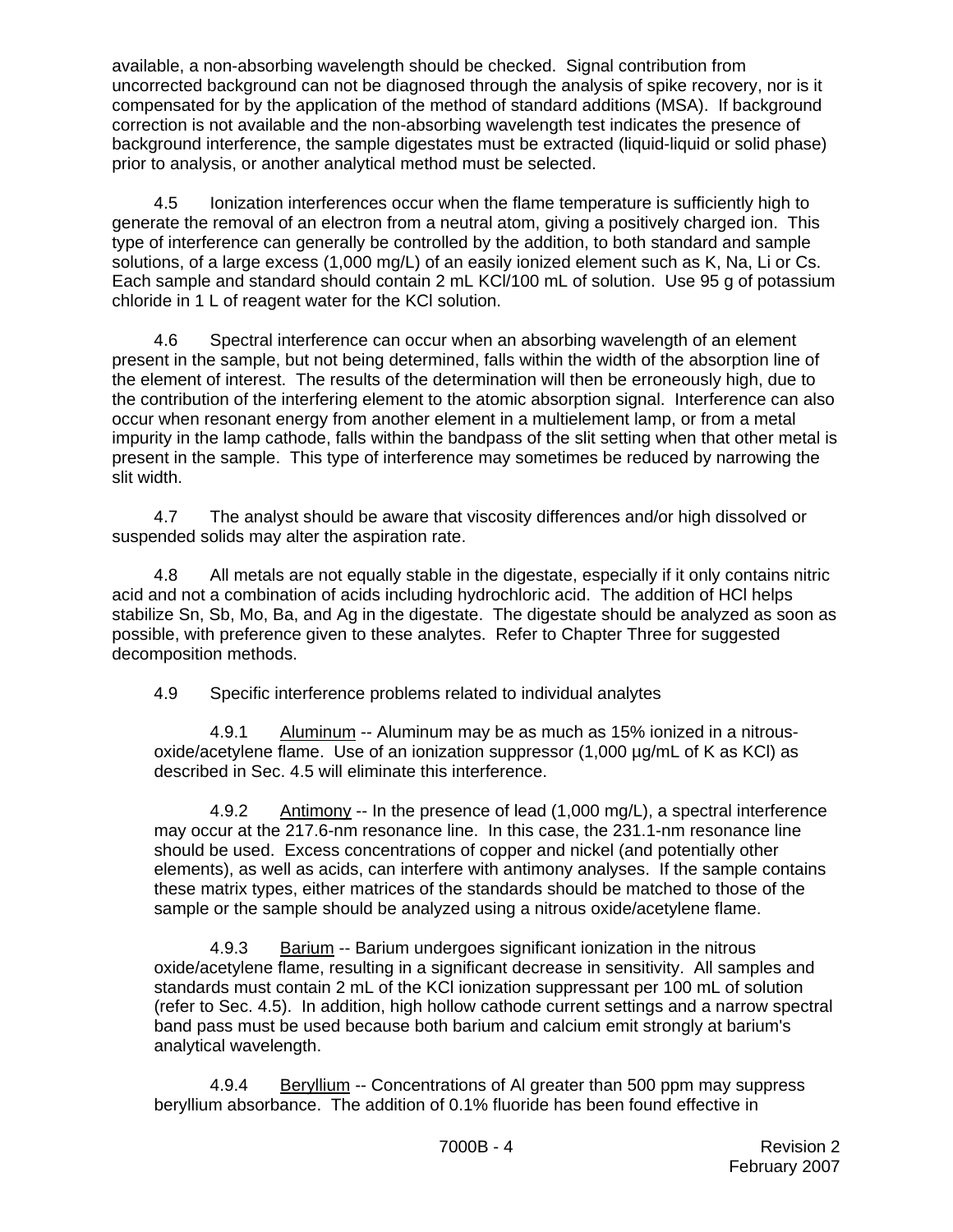eliminating this interference. High concentrations of magnesium and silicon cause similar problems and require the use of the method of standard additions.

4.9.5 Calcium -- All elements forming stable oxyanions will complex calcium and interfere unless lanthanum is added. Addition of lanthanum to prepared samples rarely presents a problem because virtually all environmental samples contain sufficient calcium to require dilution to be within the linear range of the method.

4.9.6 Chromium -- An ionization interference may occur if the samples have a significantly higher alkali metal content than the standards. If this interference is encountered, an ionization suppressant (KCl) should be added to both samples and standards (refer to Sec. 4.5).

4.9.7 Magnesium -- All elements forming stable oxyanions (P, B, Si, Cr, S, V, Ti, Al, etc.) will complex magnesium and interfere unless lanthanum is added. Addition of lanthanum to prepared samples rarely presents a problem because virtually all environmental samples contain sufficient magnesium to require dilution.

4.9.8 Molybdenum -- Interferences in an air/acetylene flame from Ca, Sr,  $SO_4$ , and Fe are severe. These interferences are greatly reduced in the nitrous oxide flame and by the addition of 1,000 mg/L of aluminum to samples and standards (refer to Sec. 7.7).

4.9.9 Nickel -- High concentrations of iron, cobalt, or chromium may interfere, requiring either matrix matching or use of a nitrous-oxide/acetylene flame. A nonresponse line of Ni at 232.14 nm causes non-linear calibration curves at moderate to high nickel concentrations, requiring sample dilution or use of the 352.4 nm line.

4.9.10 Osmium -- Due to the volatility of osmium, standards must be made on a daily basis, and the applicability of sample preparation techniques must be verified for the sample matrices of interest.

4.9.11 Potassium -- In air/acetylene or other high temperature flames (>2800 EC), potassium can experience partial ionization, which indirectly affects absorption sensitivity. The presence of other alkali salts in the sample can reduce ionization and thereby enhance analytical results. The ionization-suppressive effect of sodium is small if the ratio of Na to K is under 10. Any enhancement due to sodium can be stabilized by adding excess sodium (1,000 µg/mL) to both sample and standard solutions. If more stringent control of ionization is needed, the addition of cesium should be considered.

4.9.12 Silver -- Since silver nitrate solutions are light sensitive and have the tendency to plate silver out on the container walls, they should be stored in dark-colored bottles. In addition, it is recommended that the stock standard concentrations be kept below 2 ppm and the chloride content increased to prevent precipitation. If precipitation is occurring, a 5%:2% HCI: HNO<sub>3</sub> stock solution may prevent precipitation. Daily standard preparation may also be needed to prevent precipitation of silver.

4.9.13 Strontium -- Chemical interference caused by silicon, aluminum, and phosphate are controlled by adding lanthanum chloride. Potassium chloride is added to suppress the ionization of strontium. All samples and standards should contain 1 mL of lanthanum chloride/potassium chloride solution per 10 mL of solution (refer to Sec. 7.8).

4.9.14 Vanadium -- High concentrations of aluminum or titanium, or the presence of Bi, Cr, Fe, acetic acid, phosphoric acid, surfactants, detergents, or alkali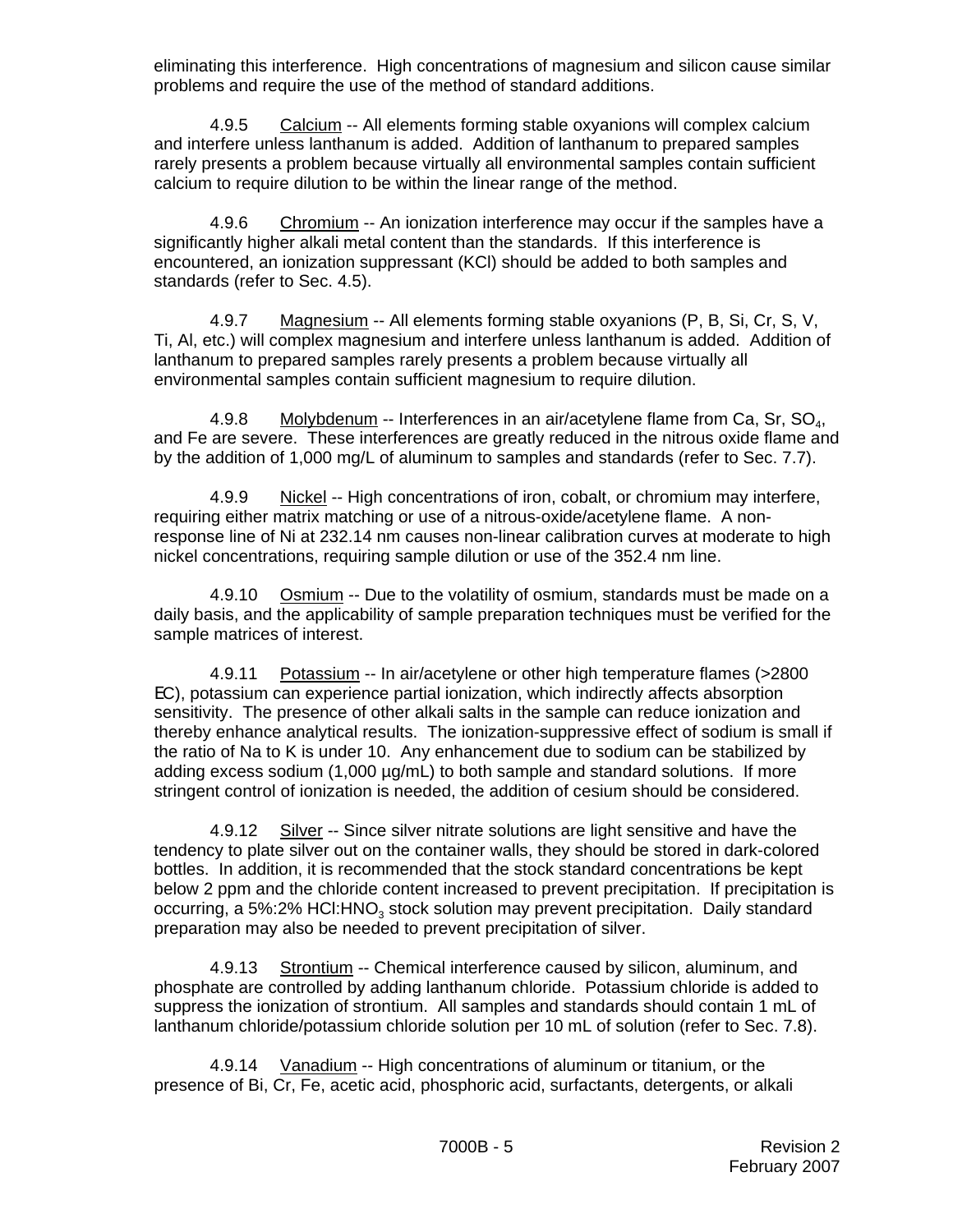metals, may interfere. The interference can be controlled by adding 1,000 mg/L of aluminum to samples and standards (refer to Sec. 7.7).

4.9.15 Zinc -- High levels of silicon, copper, or phosphate may interfere. Addition of strontium (1,500 mg/L) removes the copper and phosphate interference.

#### 5.0 SAFETY

5.1 This method does not address all safety issues associated with its use. The laboratory is responsible for maintaining a safe work environment and a current awareness file of OSHA regulations regarding the safe handling of the chemicals listed in this method. A reference file of material safety data sheets (MSDSs) should be available to all personnel involved in these analyses.

5.2 Concentrated nitric and hydrochloric acids are moderately toxic and extremely irritating to skin and mucus membranes. Use these reagents in a hood whenever possible and, if eye or skin contact occurs, flush with large volumes of water. Always wear safety glasses or a shield for eye protection when working with these reagents.

5.3 Hydrofluoric acid is a very toxic acid and penetrates the skin and tissues deeply if not treated immediately. Injury occurs in two stages; first, by hydration that induces tissue necrosis and then by penetration of fluoride ions deep into the tissue and by reaction with calcium. Boric acid and other complexing reagents and appropriate treatment agents should be administered immediately. Consult appropriate safety literature and have the appropriate treatment materials readily available prior to working with this acid. See Method 3052 for specific suggestions for handling hydrofluoric acid from a safety and an instrument standpoint.

5.4 Many metal salts are extremely toxic if inhaled or swallowed. Extreme care must be taken to ensure that samples and standards are handled properly and that all exhaust gases are properly vented. Wash hands thoroughly after handling.

5.5 Protective eyeware and/or flame shields should be used when conducting analyses by acetylene-nitrous oxide flame due to the emission of UV light.

5.6 The acidification of samples containing reactive materials may result in the release of toxic gases, such as cyanides or sulfides. For this reason, the acidification and digestion of samples should be performed in an approved fume hood.

## 6.0 EQUIPMENT AND SUPPLIES

The mention of trade names or commercial products in this manual is for illustrative purposes only, and does not constitute an EPA endorsement or exclusive recommendation for use. The products and instrument settings cited in SW-846 methods represent those products and settings used during method development or subsequently evaluated by the Agency. Glassware, reagents, supplies, equipment, and settings other than those listed in this manual may be employed provided that method performance appropriate for the intended application has been demonstrated and documented.

This section does not list common laboratory glassware (e.g., beakers and flasks).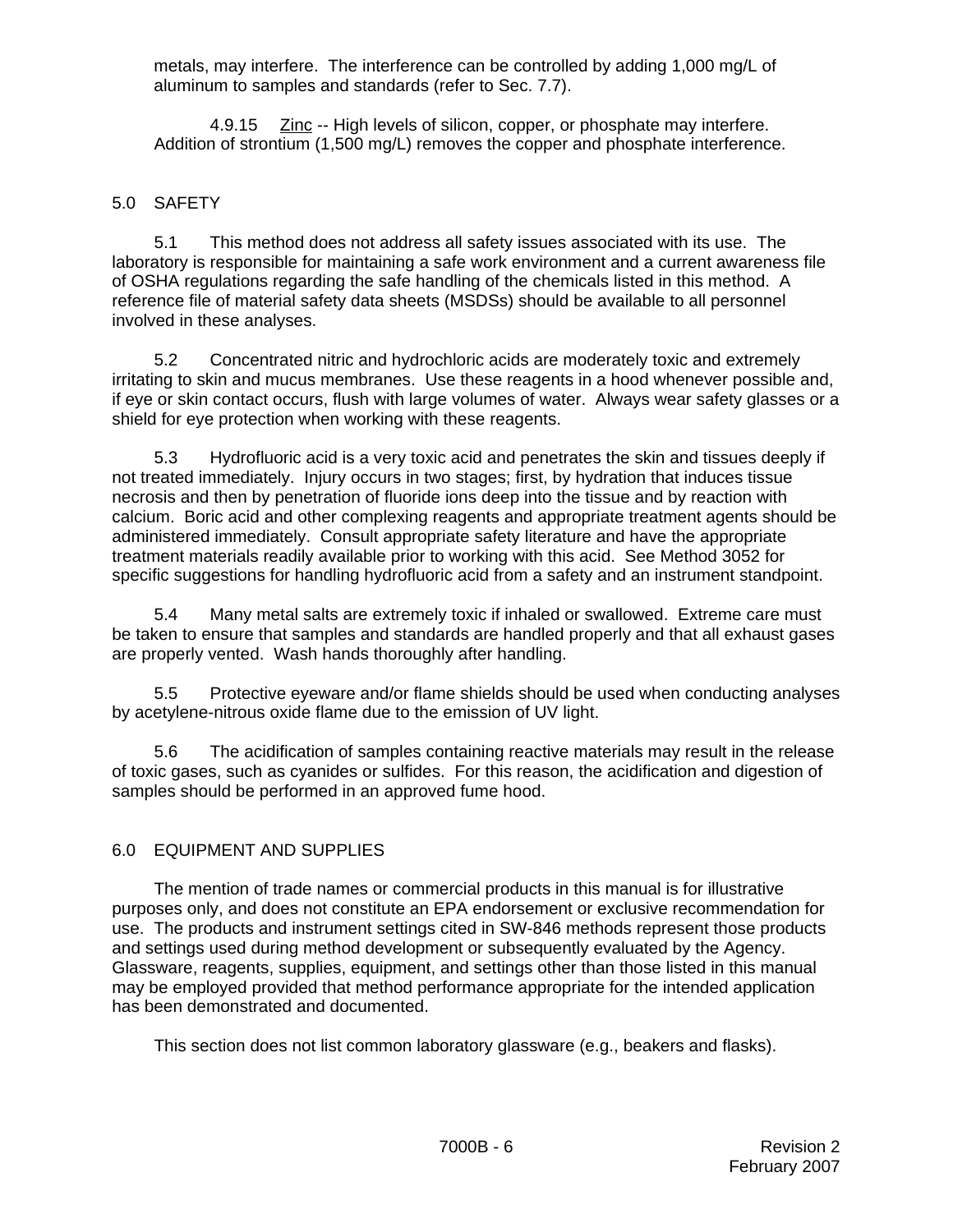6.1 Atomic absorption spectrophotometer -- Single- or dual-channel, single- or doublebeam instrument having a grating monochromator, photomultiplier detector, adjustable slits, a wavelength range of 190 to 800 nm, and provisions for a computer or graphical interface.

6.2 Burner -- The burner recommended by the particular instrument manufacturer should be used. For certain elements the nitrous oxide burner is needed. Under no circumstance should an acetylene-air burner head be used with an acetylene-nitrous oxide flame.

6.3 Hollow cathode lamps -- Single-element lamps are preferred, but multielement lamps may be used. Electrodeless discharge lamps may also be used when available. Other types of lamps meeting the performance criteria of this method may be used.

6.4 Graphical display and recorder -- A recorder is recommended for flame work so that there will be a permanent record and that any problems with the analysis such as drift, incomplete atomization, losses during charring, changes in sensitivity, peak signal, etc., can be easily recognized.

6.5 Pipets -- Class A or microliter, with disposable tips. Sizes can range from 5 to 100 uL as needed. Pipet tips should be checked as a possible source of contamination when contamination is suspected or when a new source or batch of pipet tips is received by the laboratory. The accuracy of variable pipets must be verified daily. Class A pipets can be used for the measurement of volumes equal to or larger than 1 mL.

6.6 Pressure-reducing valves -- The supplies of fuel and oxidant should be maintained at pressures somewhat higher than the controlled operating pressure of the instrument by suitable valves.

6.7 Glassware -- All glassware, polypropylene, or fluorocarbon (PFA or TFM) containers, including sample bottles, flasks and pipets, should be washed in the following sequence -- 1:1 hydrochloric acid, tap water, 1:1 nitric acid, tap water, detergent, tap water, and reagent water. (Chromic acid should not be used as a cleaning agent for glassware if chromium is to be included in the analytical scheme.) If it can be documented through an active analytical quality control program using spiked samples and method blanks that certain steps in the cleaning procedure are not needed for routine samples, those steps may be eliminated from the procedure. Alternative cleaning procedures must also be documented.

6.8 Volumetric flasks of suitable precision and accuracy.

# 7.0 REAGENTS AND STANDARDS

7.1 Reagent grade- or trace metals-grade chemicals must be used in all tests. Unless otherwise indicated, it is intended that all reagents conform to the specifications of the Committee on Analytical Reagents of the American Chemical Society, where such specifications are available. Other grades may be used, provided it is first ascertained that the reagent is of sufficiently high purity to permit its use without lessening the accuracy of the determination. All reagents should be analyzed to demonstrate that the reagents do not contain target analytes at or above the lowest limit of quantitation.

7.2 Reagent water -- All references to water in the method refer to reagent water, unless otherwise specified. Reagent water must be free of interferences.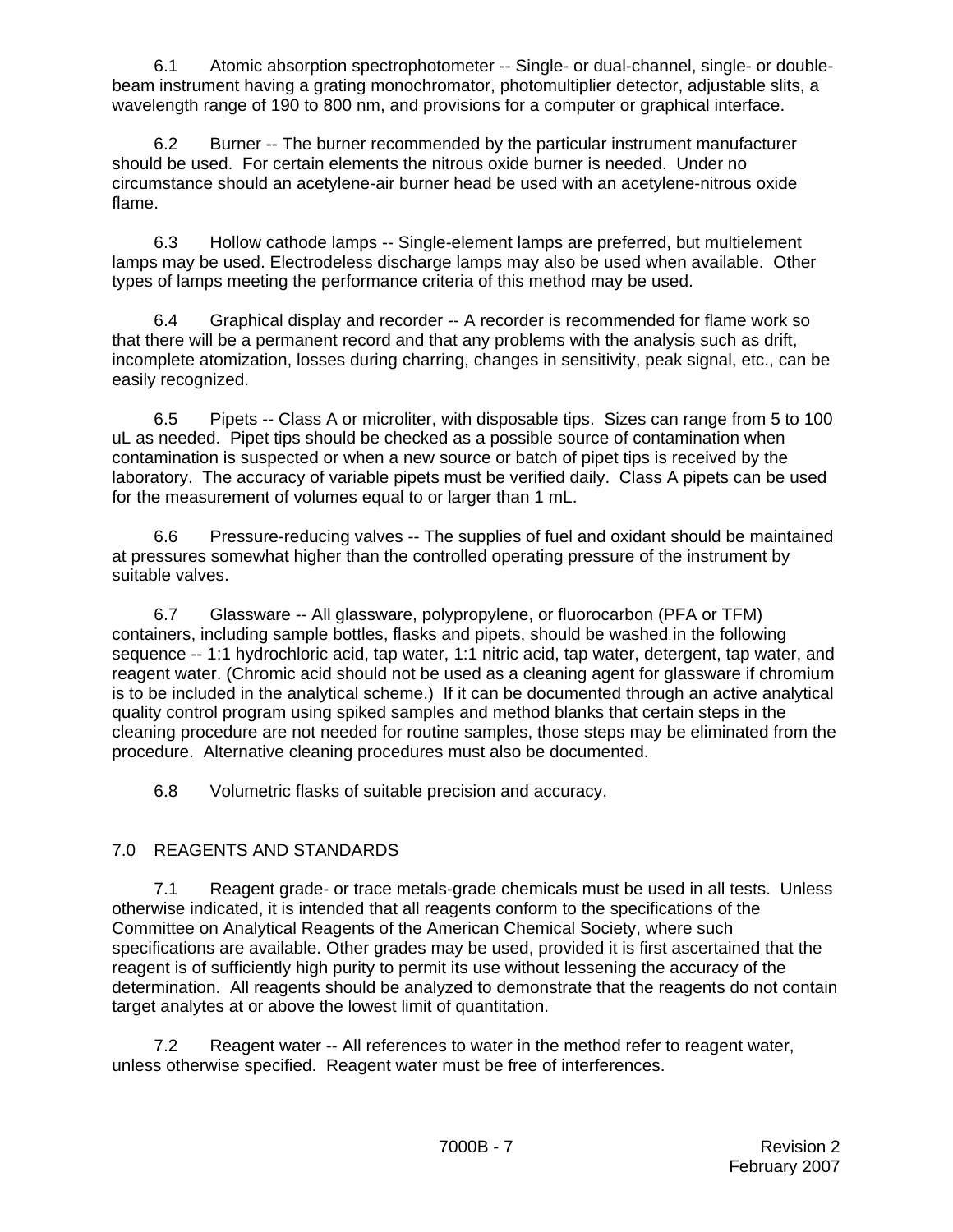7.3 Nitric acid,  $HNO<sub>3</sub> - Use a spectrograde acid certified for AA use. Prepare a 1:1$ dilution with water by adding the concentrated acid to an equal volume of water. If the method blank does not contain target analytes at or above the lowest limit of quantitation, then the acid may be used.

7.4 Hydrochloric acid (1:1), HCl -- Use a spectrograde acid certified for AA use. Prepare a 1:1 dilution with water by adding the concentrated acid to an equal volume of water. If the method blank does not contain target analytes at or above the lowest limit of quantitation, then the acid may be used.

7.5 Fuel and oxidant -- High purity acetylene is generally acceptable. Air may be supplied from a compressed air line, a laboratory compressor, or a cylinder of compressed air and should be clean and dry. Nitrous oxide is also required for certain determinations. A centrifuge filter on the compressed air lines is also recommended to remove particulates.

7.6 Stock standard metal solutions -- Stock standard solutions are prepared from analytical reagent grade high purity metals, oxides, or nonhygroscopic salts using reagent water and redistilled nitric or hydrochloric acids. Sulfuric or phosphoric acids should be avoided as they produce an adverse effect on many elements. The stock solutions are prepared at concentrations of 1,000 mg of the metal per liter. Commercially available standard solutions may also be used. When using pure metals (especially wire) for standards preparation, cleaning procedures, as detailed in Chapter Three, should be used to ensure that the solutions are not compromised. Stability of standards will be verified through the use of the QC protocols as specified in this method. Comparison of the daily ICVs and CCVs with the calibration curve enables the standards to be prepared as needed.

7.6.1 Aluminum -- Dissolve 1.000 g of aluminum metal in dilute HCl with gentle warming and dilute to 1 L with reagent water.

7.6.2 Antimony -- Carefully weigh 2.743 g of antimony potassium tartrate,  $K(SbO)C<sub>a</sub>H<sub>a</sub>O<sub>e</sub>C1/2H<sub>2</sub>O$ , and dissolve in reagent water. Dilute to 1 L with reagent water.

7.6.3 Barium -- Dissolve 1.779 g of barium chloride, BaCl<sub>2</sub> $2H_2O$ , analytical grade and dilute to 1 L with reagent water.

7.6.4 Beryllium -- Dissolve 11.659 g of beryllium sulfate, BeSO<sub>4</sub>, in reagent water containing 2 mL of nitric acid (conc.) and dilute to 1 L with reagent water.

7.6.5 Cadmium -- Dissolve 1.000 g of cadmium metal in 20 mL of 1:1 HNO<sub>3</sub> and dilute to 1 L with reagent water.

7.6.6 Calcium -- Suspend 2.500 g of calcium carbonate, CaCO<sub>3</sub>, dried for 1 hr at 180 EC in reagent water and dissolve by adding a minimum of dilute HCl. Dilute to 1 L with reagent water.

7.6.7 Chromium -- Dissolve 1.923 g of chromium trioxide,  $CrO<sub>3</sub>$ , in reagent water, acidify (to pH  $#$  2) with redistilled HNO<sub>3</sub> (conc.), and dilute to 1 L with reagent water.

7.6.8 Cobalt -- Dissolve 1.000 g of cobalt metal in 20 mL of 1:1 HNO<sub>3</sub> and dilute to 1 L with reagent water. Chloride or nitrate salts of cobalt(II) may be used. Although numerous hydrated forms exist, they are not recommended unless the exact composition of the compound is known.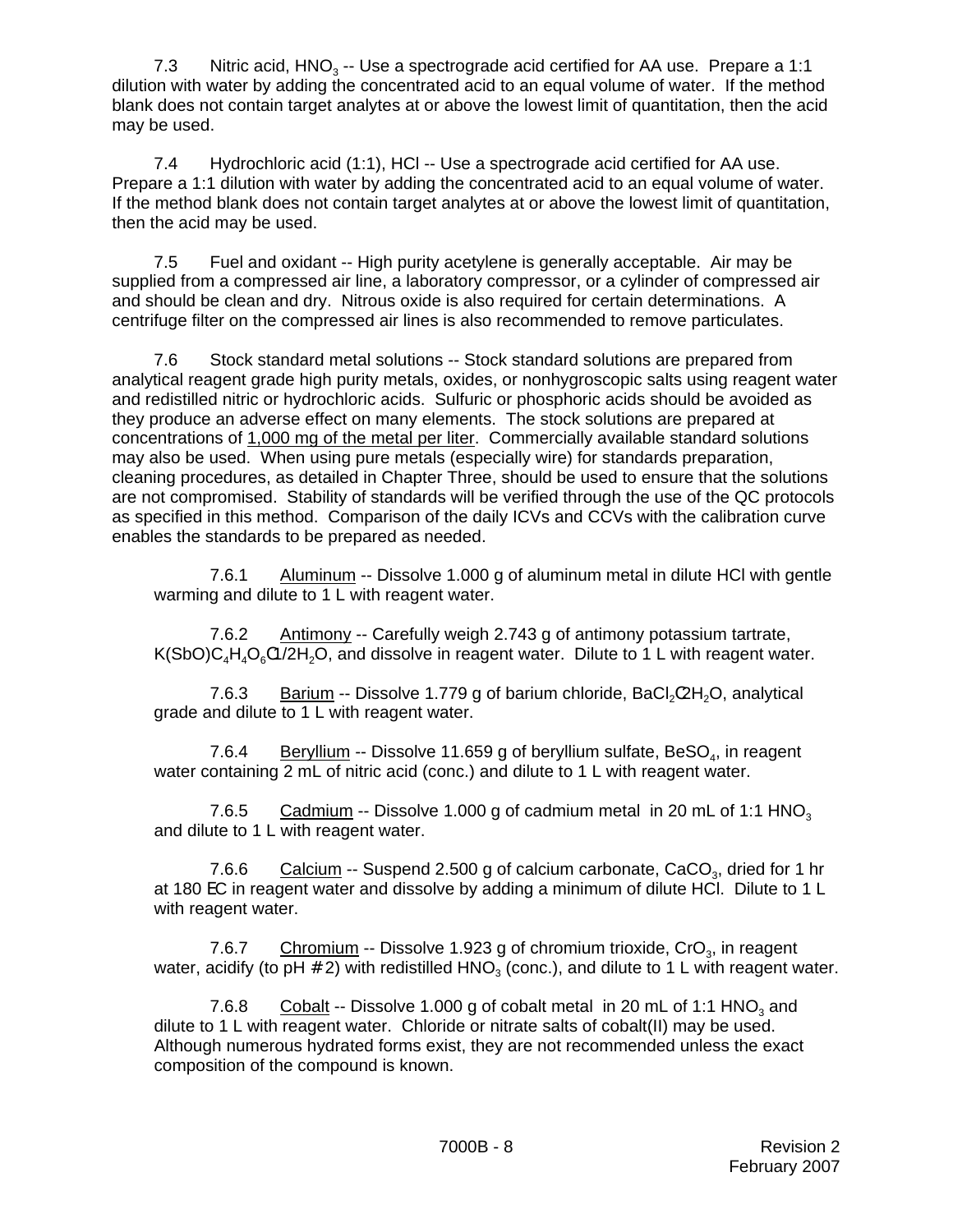7.6.9 Copper -- Dissolve 1.000 g of electrolytic copper in 5 mL of redistilled  $HNO<sub>3</sub>$  (conc.) and dilute to 1 L with reagent water.

7.6.10 Iron -- Dissolve 1.000 g of iron wire in 10 mL redistilled  $HNO<sub>3</sub>$  (conc.) and reagent water and dilute to 1 L with reagent water. Note that iron passivates in conc.  $HNO<sub>3</sub>$ , and therefore some water should be present.

7.6.11 Lead -- Dissolve 1.599 g of lead nitrate,  $Pb(NO<sub>3</sub>)<sub>2</sub>$ , in reagent water, acidify with 10 mL of redistilled  $HNO<sub>3</sub>$  (conc.), and dilute to 1 L with reagent water.

7.6.12 Lithium -- Dissolve 5.324 g of lithium carbonate,  $Li_2CO_3$ , in a minimum volume of 1:1 HCl and dilute to 1 L with reagent water.

7.6.13 Magnesium -- Dissolve 1.000 g of magnesium metal in 20 mL 1:1 HNO<sub>3</sub> and dilute to 1 L with reagent water.

7.6.14 Manganese -- Dissolve 1.000 g of manganese metal in 10 mL of redistilled  $HNO<sub>3</sub>$  (conc.) and dilute to 1 L with reagent water.

7.6.15 Molybdenum -- Dissolve 1.840 g of ammonium molybdate,  $(NH_4)_{6}$ Mo<sub>7</sub>O<sub>24</sub> $(4H_2O)_{7}$  and dilute to 1 L with reagent water.

7.6.16 Nickel -- Dissolve 1.000 g of nickel metal or 4.953 g of nickel nitrate,  $Ni(NO<sub>3</sub>)(OH<sub>2</sub>O)$ , in 10 mL of  $HNO<sub>3</sub>$  (conc.) and dilute to 1 L with reagent water.

7.6.17 Osmium -- Procure a certified aqueous standard from a supplier and verify by comparison with a second standard. If necessary, standards can be made from osmium compounds. However, due to the toxicity of these compounds, this approach is not advised.

7.6.18 Potassium -- Dissolve 1.907 g of potassium chloride, KCl, dried at 110 EC, in reagent water and dilute to 1 L with reagent water.

7.6.19 Silver -- Dissolve 1.575 g of anhydrous silver nitrate,  $AqNO<sub>3</sub>$ , in reagent water. Add 10 mL of  $HNO<sub>3</sub>$  (conc.) and dilute to 1 L with reagent water. Store in a darkcolored glass bottle in a refrigerator.

7.6.20 Sodium -- Dissolve 2.542 g of sodium chloride, NaCl, in reagent water, acidify with 10 mL of redistilled  $HNO<sub>3</sub>$  (conc.), and dilute to 1 L with reagent water.

7.6.21 Strontium -- Dissolve 2.415 g of strontium nitrate,  $Sr(NO<sub>3</sub>)<sub>2</sub>$ , in 10 mL of conc. HCl and 700 mL of reagent water. Dilute to 1 L with reagent water.

7.6.22 Thallium -- Dissolve 1.303 g of thallium nitrate,  $TINO_3$ , in reagent water, acidify (to pH  $\#$  2) with 10 mL of conc. HNO<sub>3</sub>, and dilute to 1 L with reagent water.

7.6.23 Tin -- Dissolve 1.000 g of tin metal in 100 mL conc. HCl and dilute to 1 L with reagent water.

7.6.24 Vanadium -- Dissolve 1.785 g of vanadium pentoxide,  $V_2O_5$ , in 10 mL of conc.  $HNO<sub>3</sub>$  and dilute to 1 L with reagent water.

7.6.25  $\text{Zinc}$  -- Dissolve 1.000 g of zinc metal in 10 mL of conc. HNO<sub>3</sub> and dilute to 1 L with reagent water.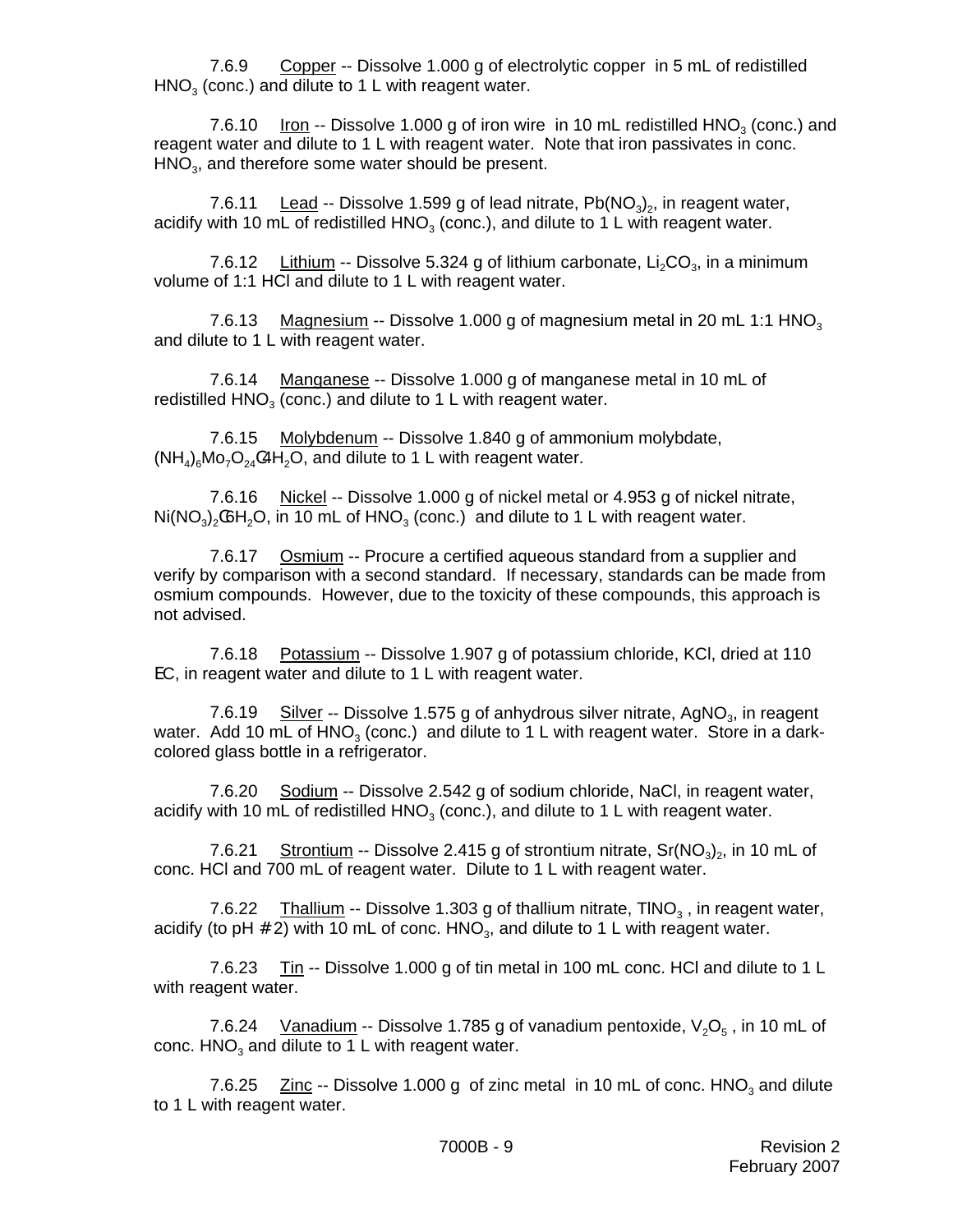7.7 Aluminum nitrate solution -- Dissolve 139 g of aluminum nitrate,  $AI(NO<sub>3</sub>)<sub>3</sub>QH<sub>2</sub>O$ , in 150 mL reagent water and heat to effect solution. Allow to cool and make to 200 mL. Add 2 mL of this solution to a 100 mL volume of standards and samples.

7.8 Lanthanum chloride/potassium chloride solution -- Dissolve 11.73 g of lanthanum oxide, La<sub>3</sub>O<sub>3</sub>, in a minimum amount (approximately 50 mL) of conc. HCl. Add 1.91 g of potassium chloride, KCl. Allow solution to cool to room temperature and dilute to 100 mL with reagent water.

#### WARNING: REACTION IS VIOLENT!

Add acid slowly and in small portions to control the reaction rate upon mixing.

7.9 Blanks

Two types of blanks are required for the analysis of samples prepared by any method other than Method 3040. The calibration blank is used in establishing the analytical curve and the method blank is used to identify possible contamination resulting from either the reagents (acids) or the equipment used during sample processing including filtration.

7.9.1 The calibration blank is prepared by acidifying reagent water to the same concentrations of the acids found in the standards and samples. Prepare a sufficient quantity to flush the system between standards and samples. The calibration blank will also be used for all initial (ICB) and continuing calibration blank (CCB) determinations.

7.9.2 The method blank must contain all of the reagents in the same volumes as used in the processing of the samples. The method blank must be carried through the complete procedure and contain the same acid concentration in the final solution as the sample solution used for analysis (refer to Sec. 9.5).

7.10 The initial calibration verification (ICV) standard is prepared by the analyst (or a purchased second source reference material) by combining compatible elements from a standard source different from that of the calibration standard, and at concentration near the midpoint of the calibration curve (see Sec. 10.2.1 for use). This standard may also be purchased.

7.11 The continuing calibration verification (CCV) standard should be prepared in the same acid matrix using the same standards used for calibration, at a concentration near the mid-point of the calibration curve (see Sec. 10.2.2 for use).

## 8.0 SAMPLE COLLECTION, PRESERVATION, AND STORAGE

See the introductory material in Chapter Three, "Inorganic Analytes."

## 9.0 QUALITY CONTROL

9.1 Refer to Chapter One for additional guidance on quality assurance (QA) and quality control (QC) protocols. When inconsistencies exist between QC guidelines, methodspecific QC criteria take precedence over both technique-specific criteria and those criteria given in Chapter One, and technique-specific QC criteria take precedence over the criteria in Chapter One. Any effort involving the collection of analytical data should include development of a structured and systematic planning document, such as a Quality Assurance Project Plan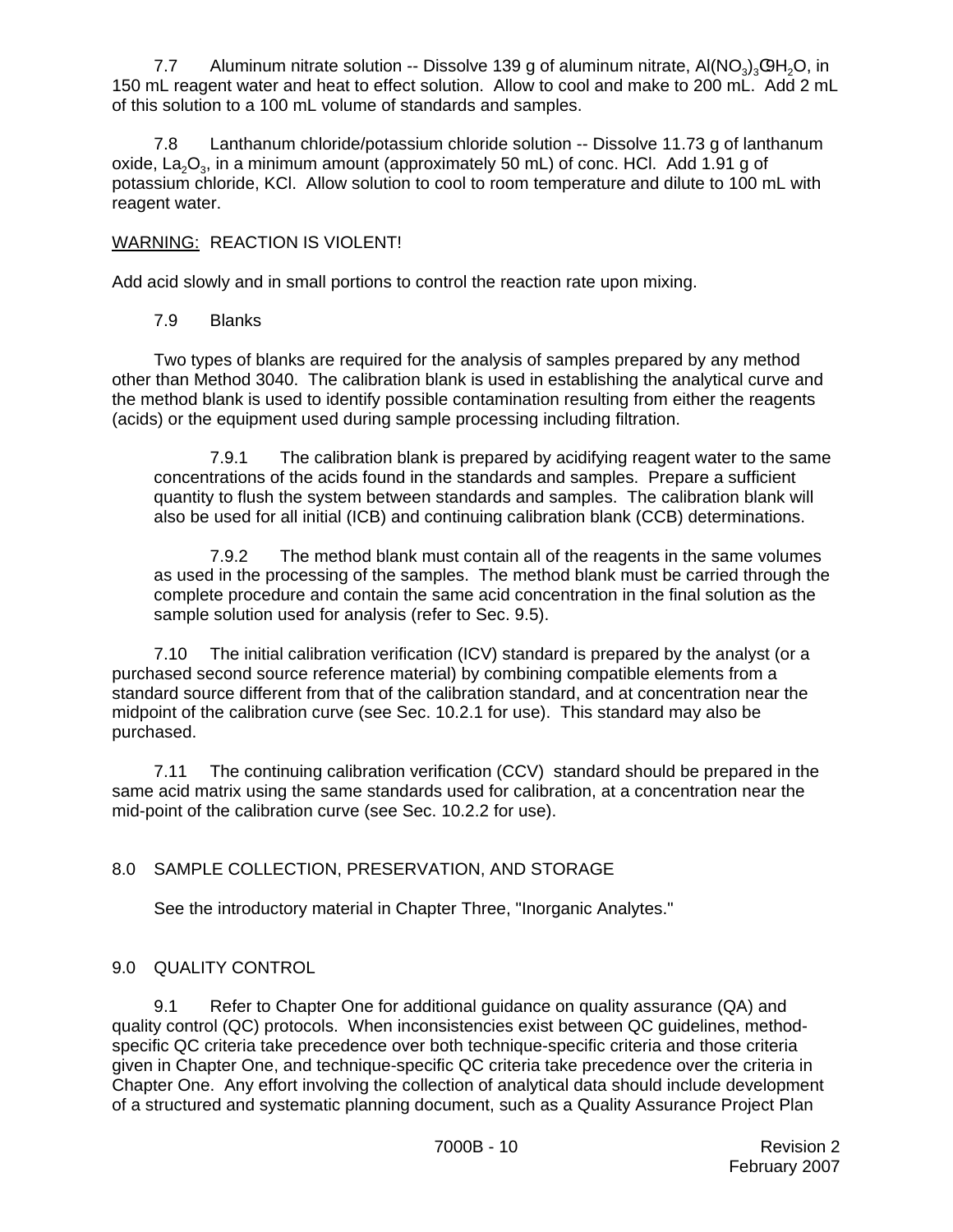(QAPP) or a Sampling and Analysis Plan (SAP), which translates project objectives and specifications into directions for those that will implement the project and assess the results. Each laboratory should maintain a formal quality assurance program. The laboratory should also maintain records to document the quality of the data generated. All data sheets and quality control data should be maintained for reference or inspection.

9.2 Refer to a 3000 series method (Method 3005, 3010, 3015, 3031, 3040, 3050, 3051, or 3052) for appropriate QC procedures to ensure the proper operation of the various sample preparation techniques.

9.3 Instrument detection limits (IDLs) are a useful tool to evaluate the instrument noise level and response changes over time for each analyte from a series of reagent blank analyses to obtain a calculated concentration. They are not to be confused with the lower limit of quantitation, nor should they be used in establishing this limit. It may be helpful to compare the calculated IDLs to the established lower limit of quantitation, however, it should be understood that the lower limit of quantitation needs to be verified according to the guidance in Sec. 10.2.3.

IDLs in µg/L can be estimated by calculating the average of the standard deviations of three runs on three non-consecutive days from the analysis of a reagent blank solution with seven consecutive measurements per day. Each measurement should be performed as though it were a separate analytical sample (i.e., each measurement must be followed by a rinse and/or any other procedure normally performed between the analysis of separate samples). IDLs should be determined at least every three months or at a project-specific designated frequency and kept with the instrument log book.

#### 9.4 Initial demonstration of proficiency

Each laboratory must demonstrate initial proficiency with each sample preparation (a 3000 series method) and determinative method combination it utilizes by generating data of acceptable accuracy and precision for target analytes in a clean matrix. If an autosampler is used to perform sample dilutions, before using the autosampler to dilute samples, the laboratory should satisfy itself that those dilutions are of equivalent or better accuracy than is achieved by an experienced analyst performing manual dilutions. The laboratory must also repeat the demonstration of proficiency whenever new staff members are trained or significant changes in instrumentation are made.

9.5 For each batch of samples processed, at least one method blank must be carried throughout the entire sample preparation and analytical process, as described in Chapter One. A method blank is prepared by using a volume or weight of reagent water at the volume or weight specified in the preparation method, and then carried through the appropriate steps of the analytical process. These steps may include, but are not limited to, prefiltering, digestion, dilution, filtering, and analysis. If the method blank does not contain target analytes at a level that interferes with the project-specific DQOs, then the method blank would be considered acceptable.

In the absence of project-specific DQOs, if the blank is less than 10% of the lower limit of quantitation check sample concentration, less than 10% of the regulatory limit, or less than 10% of the lowest sample concentration for each analyte in a given preparation batch, whichever is greater, then the method blank is considered acceptable. If the method blank cannot be considered acceptable, the method blank should be re-run once, and if still unacceptable, then all samples after the last acceptable method blank should be reprepared and reanalyzed along with the other appropriate batch QC samples. These blanks will be useful in determining if samples are being contaminated. If the method blank exceeds the criteria, but the samples are all either below the reporting level or below the applicable action level or other DQOs, then the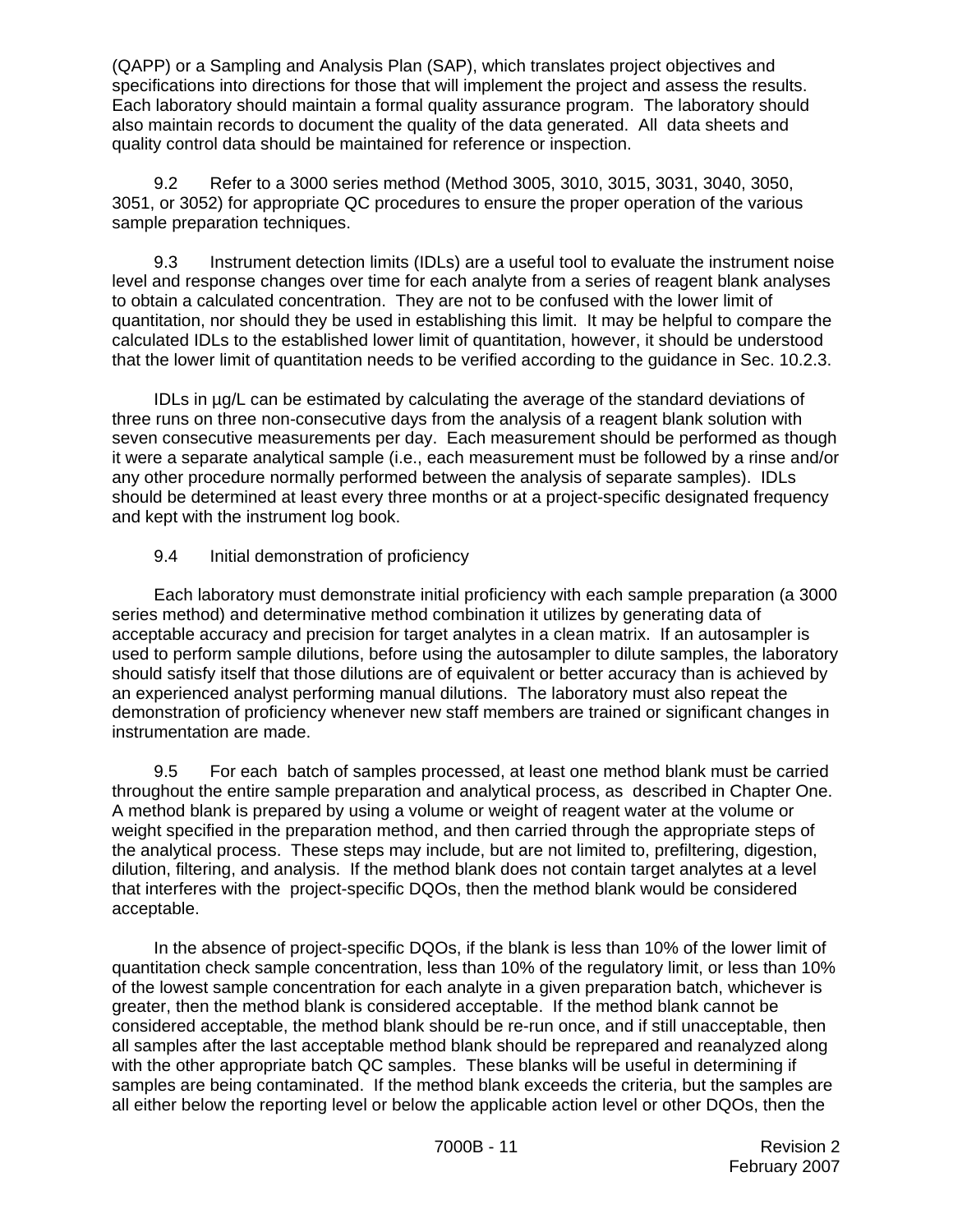sample data may be used despite the contamination of the method blank. Refer to Chapter One for the proper protocol when analyzing blanks.

## 9.6 Laboratory control sample (LCS)

For each batch of samples processed, at least one LCS must be carried throughout the entire sample preparation and analytical process as described in Chapter One. The laboratory control samples should be spiked with each analyte of interest at the project-specific action level or, when lacking project-specific action levels, at approximately mid-point of the linear dynamic range. Acceptance criteria should either be defined in the project-specifc planning documents or set at a laboratory derived limit developed through the use of historical analyses. In the absence of project-specific or historical data generated criteria, this limit should be set at  $\pm 20\%$ of the spiked value. Acceptance limits derived from historical data should be no wider that  $\pm$ 20%. If the laboratory control sample is not acceptable, then the laboratory control sample should be re-run once and, if still unacceptable, all samples after the last acceptable laboratory control sample should be reprepared and reanalyzed.

Concurrent analyses of reference materials (SRMs) containing known amounts of analytes in the media of interest are recommended and may be used as an LCS. For solid SRMs, 80 - 120% accuracy may not be achievable and the manufacturer's established acceptance criterion should be used for soil SRMs.

## 9.7 Matrix spike, unspiked duplicate, or matrix spike duplicate (MS/Dup or MS/MSD)

Documenting the effect of the matrix, for a given preparation batch consisting of similar sample characteristics, should include the analysis of at least one matrix spike and one duplicate unspiked sample or one matrix spike/matrix spike duplicate pair. The decision on whether to prepare and analyze duplicate samples or a matrix spike/matrix spike duplicate must be based on a knowledge of the samples in the sample batch or as noted in the project-specific planning documents. If samples are expected to contain target analytes, then laboratories may use one matrix spike and a duplicate analysis of an unspiked field sample. If samples are not expected to contain target analytes, laboratories should use a matrix spike and matrix spike duplicate pair.

 For each batch of samples processed, at least one MS/Dup or MS/MSD sample set should be carried throughout the entire sample preparation and analytical process as described in Chapter One. MS/MSDs are intralaboratory split samples spiked with identical concentrations of each analyte of interest. The spiking occurs prior to sample preparation and analysis. An MS/Dup or MS/MSD is used to document the bias and precision of a method in a given sample matrix.

Refer to Chapter One for definitions of bias and precision, and for the proper data reduction protocols. MS/MSD samples should be spiked at the same level, and with the same spiking material, as the corresponding laboratory control sample that is at the project-specific action level or, when lacking project-specific action levels, at approximately mid-point of the linear dynamic range. Acceptance criteria should either be defined in the project-specifc planning documents or set at a laboratory-derived limit developed through the use of historical analyses per matrix type analyzed. In the absence of project-specific or historical data generated criteria, these limits should be set at  $\pm 25%$  of the spiked value for accuracy and 20 relative percent difference (RPD) for precision. Acceptance limits derived from historical data should be no wider that  $\pm 25\%$  for accuracy and 20% for precision. Refer to Chapter One for additional guidance. If the bias and precision indicators are outside the laboratory control limits, if the percent recovery is less than 75% or greater than 125%, or if the relative percent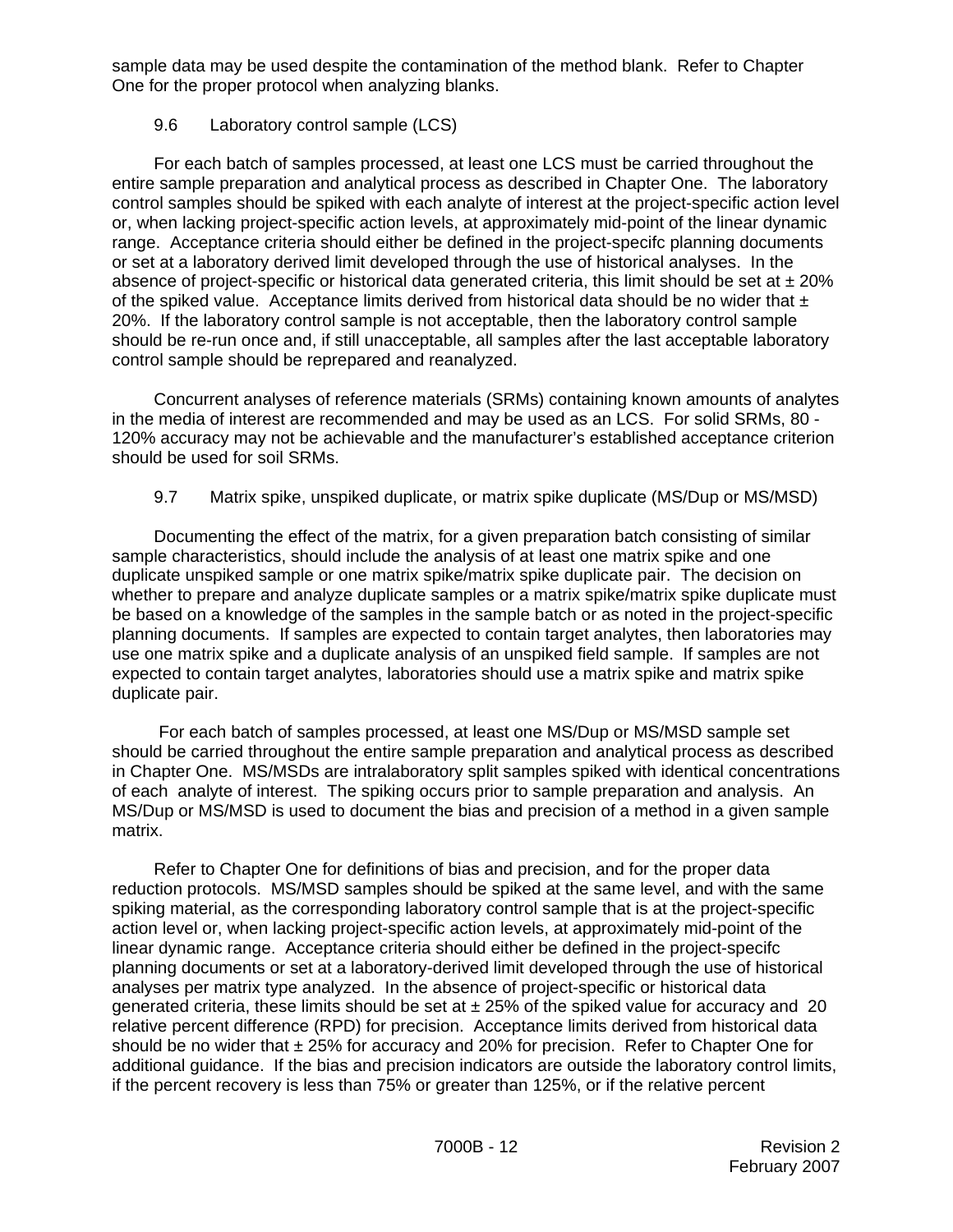difference is greater than 20%, then the interference test discussed in Sec. 9.8 should be conducted.

9.7.1 The relative percent difference between spiked matrix duplicate or unspiked duplicate determinations is to be calculated as follows:

RPD' 
$$
\frac{{}^{*}D_{1} & 8 D_{2} {}^{*}}{\left(\frac{{}^{*}D_{1} & 90 D_{2} {}^{*}}{2}\right)} \times 100
$$

where:

RPD = relative percent difference.

 $D_1$  = first sample value.<br> $D_2$  = second sample value.

 $=$  second sample value (spiked or unspiked duplicate).

9.7.2 The spiked sample or spiked duplicate sample recovery should be within ± 25% of the actual value, or within the documented historical acceptance limits for each matrix.

9.8 If less than acceptable accuracy and precision data are generated, the following additional quality control tests are recommended prior to reporting concentration data for the elements in this method. At a minimum these tests, outlined in Secs. 9.8.1 and 9.8.2, should be performed with each batch of samples prepared/analyzed with corresponding unacceptable data quality results. These tests will then serve to ensure that neither positive nor negative interferences are affecting the measurement of any of the elements or distorting the accuracy of the reported values. If matrix effects are confirmed, the laboratory should consult with the data user when feasible for possible corrective actions which may include the use of alternative or modified test procedures or possibly the method of standard additions so that the analysis is not impacted by the same interference.

# 9.8.1 Post digestion spike addition

The same sample from which the MS/MSD aliquots were prepared (asuming the MS/MSD recoveries are unacceptable) should also be spiked with a post digestion spike. Otherwise another sample from the same preparation should be used as an alternative. An analyte spike is added to a portion of a prepared sample, or its dilution, and should be recovered to within 80% to 120% of the known value. The spike addition should produce a minimum level of 10 times and a maximum of 100 times the lower limit of quantitation. If this spike fails, then the dilution test (Sec. 9.8.2) should be run on this sample. If both the MS/MSD and the post digestion spike fail, then matrix effects are confirmed.

# 9.8.2 Dilution test

If the analyte concentration is sufficiently high (minimally, a factor of 10 above the lower limit of quantitation after dilution), an analysis of a 1:5 dilution should agree within  $\pm$ 10% of the original determination. If not, then a chemical or physical interference effect should be suspected. For both a failed post digestion spike or an unacceptable dilution test agreement result, the method of standard additions should be used as the primary means to quantitate all samples in the associated preparation batch.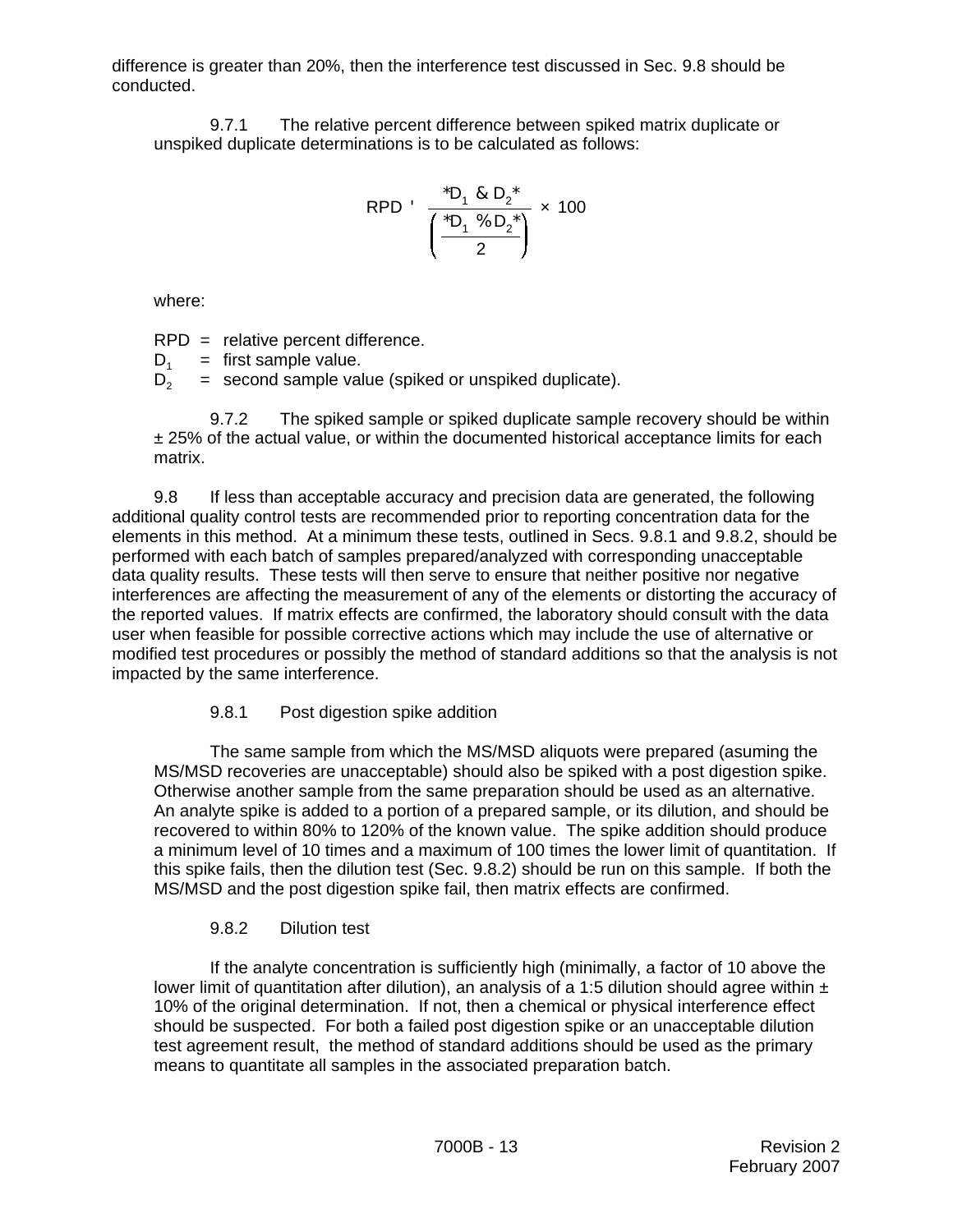9.9 Where the sample matrix is so complex that viscosity, surface tension, and components cannot be accurately matched with standards, the method of standard additions (MSA) is recommended (see Sec. 9.10 below). Other options including the use of different matrix modifiers, different furnace conditions, different preparatory methods or different analytical methods may also be attempted to properly characterize a sample. Sec. 9.8 provides tests to determine the potential of an interference and evaluates the need for using the MSA.

9.10 Method of standard additions -- The standard addition technique involves adding known amounts of standard to one or more aliquots of the processed sample solution. This technique attempts to compensates for a sample constituent that enhances or depresses the analyte signal, thus producing a different slope from that of the calibration standards. It will not correct for additive interferences which cause a baseline shift. The method of standard additions may be appropriate for analysis of extracts, on analyses submitted as part of a delisting petition, whenever a new sample matrix is being analyzed and on every batch that fails the recovery test.

9.10.1 The simplest version of this technique is the single-addition method, in which two identical aliquots of the sample solution, each of volume  $V_{x}$ , are taken. To the first (labeled A) is added a known volume  $V_s$  of a standard analyte solution of concentration  $C_s$ . To the second aliquot (labeled B) is added the same volume  $V_s$  of reagent water. The analytical signals of A and B are measured and corrected for nonanalyte signals. The unknown sample concentration  $C<sub>x</sub>$  is calculated:

$$
C_x \frac{S_B V_S C_S}{(S_A \& S_B) V_x}
$$

where  $S_A$  and  $S_B$  are the analytical signals (corrected for the blank) of solutions A and B, respectively.  $\ V_{\textrm{s}}$  and  ${\sf C}_{\textrm{s}}$  should be chosen so that  ${\sf S}_{\sf A}$  is roughly twice  ${\sf S}_{\sf B}$  on the average, avoiding excess dilution of the sample. If a separation or concentration step is used, the additions are best made first and carried through the entire procedure.

9.10.2 Improved results can be obtained by employing a series of standard additions. To equal volumes of the sample are added a series of standard solutions containing different known quantities of the analyte, and all solutions are diluted to the same final volume. For example, addition 1 should be prepared so that the resulting concentration is approximately 50 percent of the expected absorbance from the indigenous analyte in the sample. Additions 2 and 3 should be prepared so that the concentrations are approximately 100 and 150 percent of the expected endogenous sample absorbance. The absorbance of each solution is determined and then plotted on the vertical axis of a graph, with the concentrations of the known standards plotted on the horizontal axis. When the resulting line is extrapolated to zero absorbance, the point of interception of the abscissa is the endogenous concentration of the analyte in the sample. The abscissa on the left of the ordinate is scaled the same as on the right side, but in the opposite direction from the ordinate. An example of a plot so obtained is shown in Figure 1. A linear regression program may be used to obtain the intercept concentration.

9.10.3 For the results of this MSA technique to be valid, the following limitations must be taken into consideration: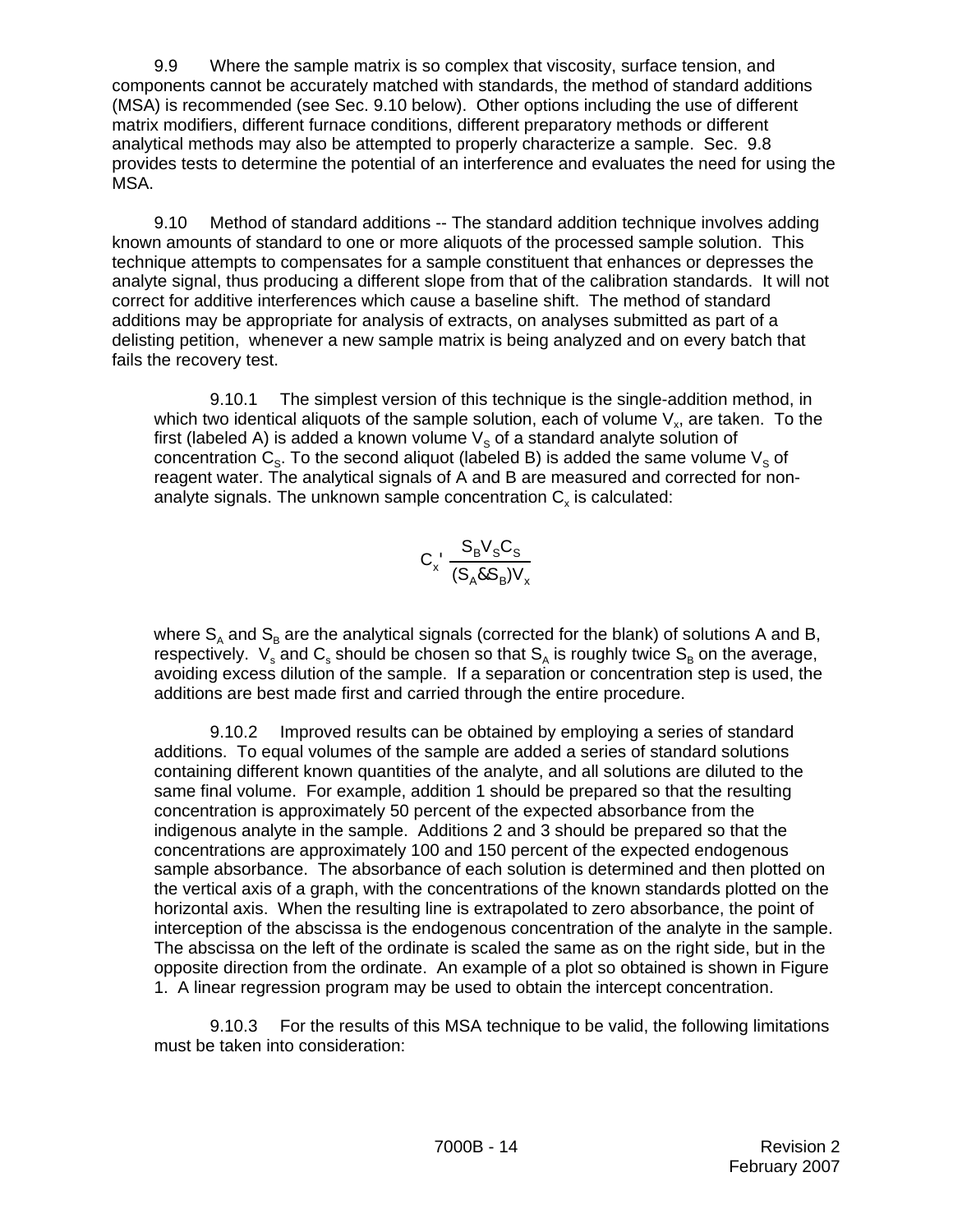- 1. The apparent concentrations from the calibration curve must be linear (0.995 or greater) over the concentration range of concern. For the best results, the slope of the MSA plot should be nearly the same as the slope of the standard curve.
- 2. The effect of the interference should not vary as the ratio of analyte concentration to sample matrix changes, and the standard addition should respond in a similar manner as the analyte.
- 3. The determination must be free of spectral interference and corrected for nonspecific background interference.

9.11 Ultra-trace analysis requires the use of clean chemistry preparation and analysis techniques. Several suggestions for minimizing analytical blank contamination are provided in Chapter Three.

#### 10.0 CALIBRATION AND STANDARDIZATION

10.1 Calibration standards -- For those instruments which do not read out directly in concentration, a calibration curve is prepared to cover the appropriate concentration range. Usually, this means the preparation of a blank and standards which produce an absorbance of 0.0 to 0.7. Calibration standards can prepared by diluting the stock metal solutions in the same acids and acid concentrtions as the samples.

10.1.1 Calibration standards can be prepared fresh each time a batch of samples is analyzed. If the ICV solution is prepared daily and the ICV is analyzed within the acceptance criteria, calibration standards do not need to be prepared daily and may be prepared and stored for as long as the calibration standard viability can be verified through the use of the ICV. If the ICV is outside of the acceptance criteria, the calibration standards must be prepared fresh and the instrument recalibrated. Prepare a blank and at least three calibration standards in graduated amounts in the appropriate range of the linear part of the curve.

10.1.2 The calibration standards should be prepared using the same type of acid or combination of acids and at the same concentration as will result in the samples following processing.

10.1.3 Beginning with the calibration blank and working toward the highest standard, aspirate the solutions and record the readings. Repeat the operation with both the calibration standards and the samples a sufficient number of times to secure an average reading for each solution. Calibration curves are always required.

10.2 A calibration curve must be prepared each day with a minimum of a calibration blank and three standards. The curve must be linear and have a correlation coefficient of at least 0.995.

10.2.1 After initial calibration, the calibration curve must be verified by use of an initial calibration blank (ICB) and an initial calibration verification (ICV) standard. The ICV standard must be made from an independent (second source) material at or near midrange. The acceptance criteria for the ICV standard must be ±10% of its true value and the ICB must not contain target analytes at or above the lowest limit of quantitation for the curve to be considered valid. If the calibration curve cannot be verified within the specified limits, the cause must be determined and the instrument recalibrated before samples are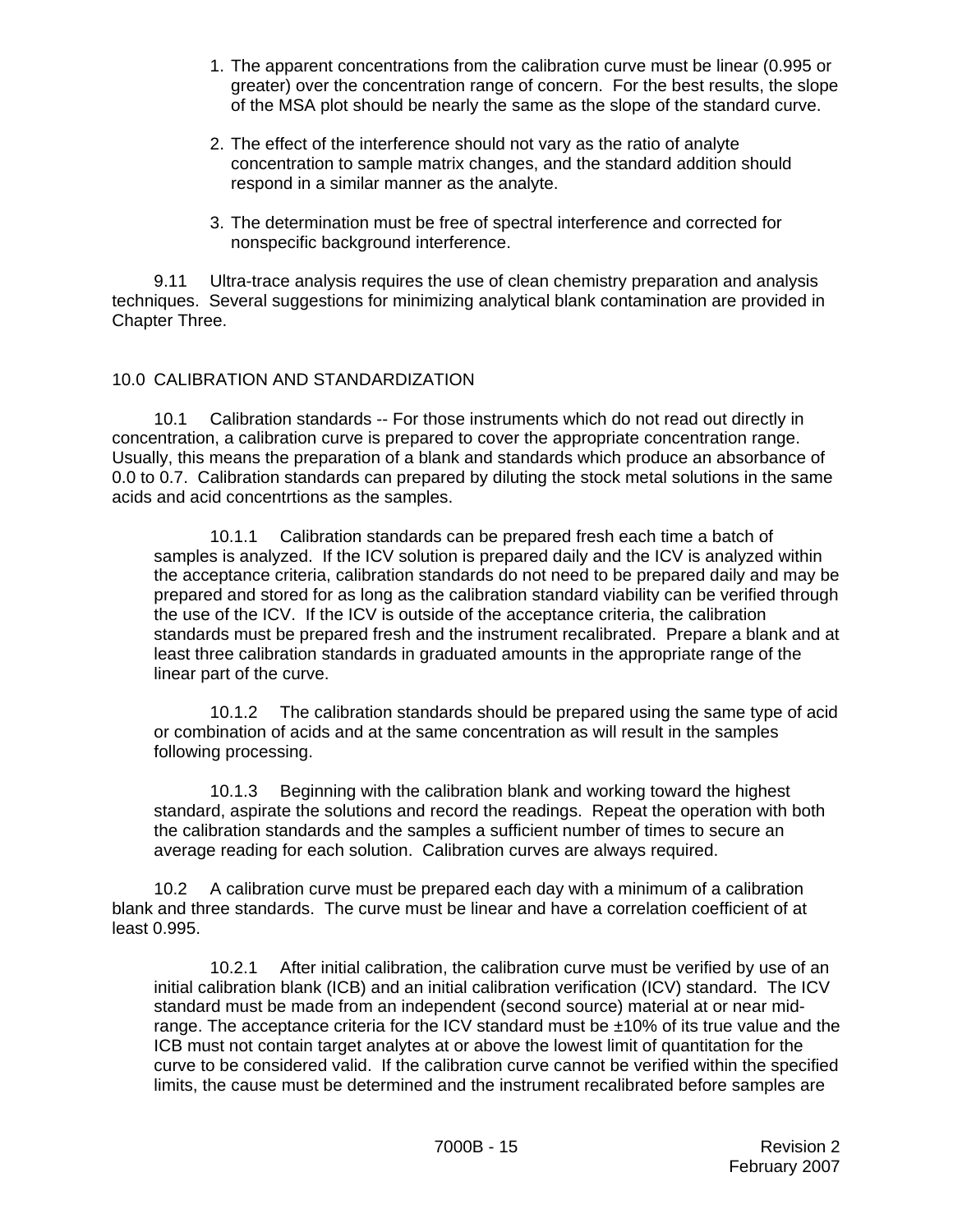analyzed. The analysis data for the ICV must be kept on file with the sample analysis data.

10.2.2 The calibration curve must also be verified at the end of each analysis batch and/or after every 10 samples by use of a continuing calibration blank (CCB) and a continuing calibration verification (CCV) standard. The CCV standard should be made from the same material as the initial calibration standards at or near midrange. The acceptance criteria for the CCV standard must be ±10% of its true value and the CCB must not contain target analytes at or above the lowest limit of quantitation for the curve to be considered valid. If the calibration cannot be verified within the specified limits, the sample analysis must be discontinued, the cause determined and the instrument recalibrated. All samples following the last acceptable CCV/CCB must be reanalyzed. The analysis data for the CCV/CCB must be kept on file with the sample analysis data.

10.2.3 The lower limits of quantitation should be established for all analytes for each type of matrix analyzed and for each preparation method used and for each instrument. These limits are considered the lowest reliable laboratory reporting concentrations and should be established from the lower limit of quantitation check sample and then confirmed using either the lowest calibration point or from a low-level calibration check standard.

10.2.3.1 Lower limit of quantitation check sample

The lower limit of quantitation check (LLQC) sample should be analyzed after establishing the lower laboratory reporting limits and on an as needed basis to demonstrate the desired detection capability. Ideally, this check sample and the low-level calibration verification standard will be prepared at the same concentrations with the only difference being the LLQC sample is carried through the entire preparation and analytical procedure. Lower limits of quantitation are verified when all analytes in the LLQC sample are detected within  $\pm$  30% of their true value. This check should be used to both establish and confirm the lowest quantitation limit.

10.2.3.2 The lower limits of quantitation determination using reagent water represents a best case situation and does not represent possible matrix effects of real-world samples. For the application of lower limits of quantitation on a project-specific basis with established data quality objectives, low-level matrixspecific spike studies may provide data users with a more reliable indication of the actual method sensitivity and minimum detection capabilities.

10.3 It is recommended that each standard should be analyzed (injected) twice and an average value determined. Replicate standard values should be within ±10% RPD.

10.4 If conducting trace analysis, it is recommended that the lowest calibration standard be set at the laboratory's lower limit of quantitation. The laboratory can use a reporting limit that is below the lower limit of quantitation but all values reported below the low standard should be reported as estimated values.

#### 11.0 PROCEDURE

11.1 Preliminary treatment of aqueous and solid wastes is always necessary because of the complexity and variability of sample matrices. Solids, slurries, and suspended material must be subjected to a solubilization process before analysis. This process may vary because of the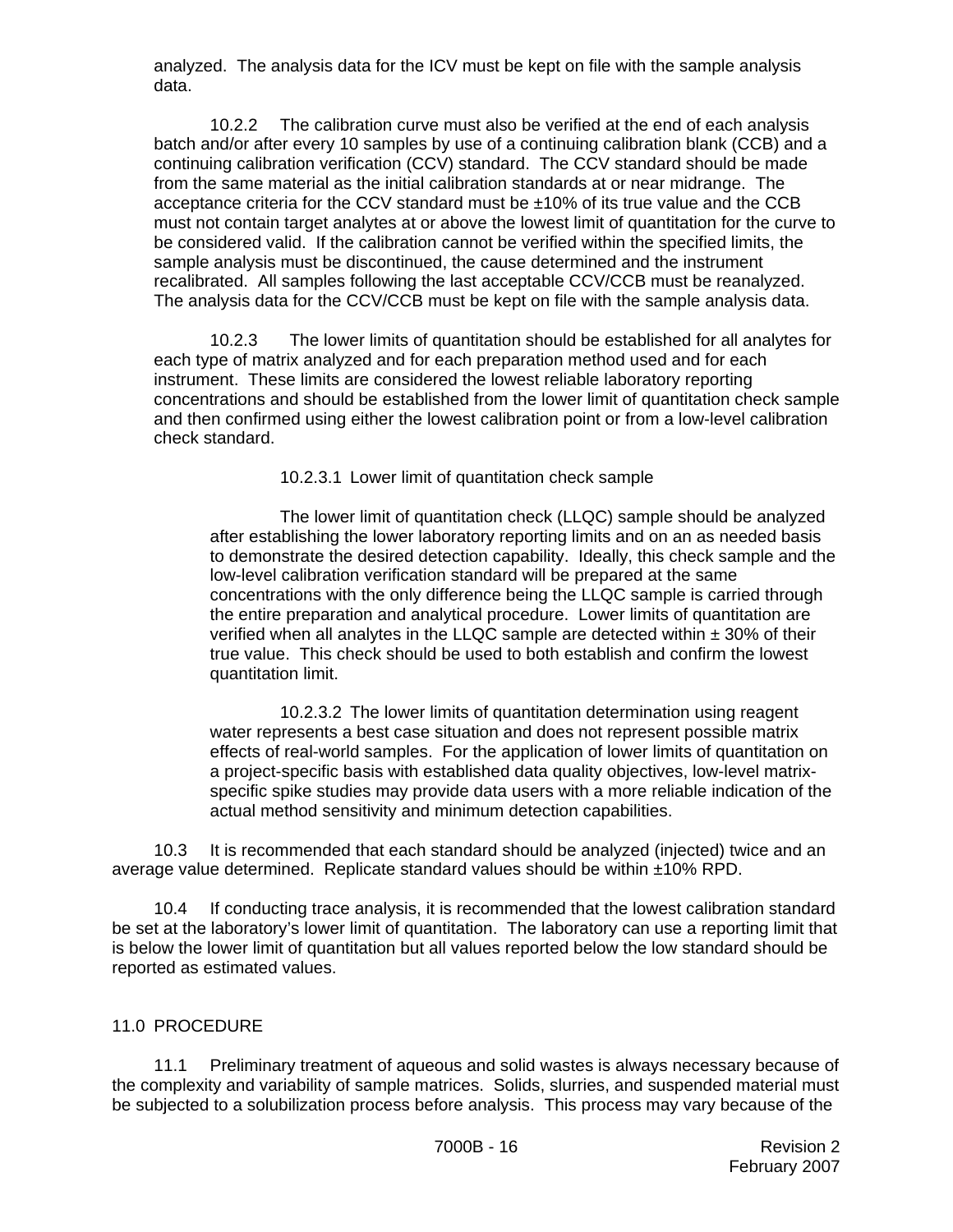metals to be determined and the nature of the sample being analyzed. Solubilization and digestion procedures are presented in Chapter Three. Samples which are to be analyzed for dissolved constituents need not be digested if they have been filtered and then acidified. Also see the note in Sec. 1.1.

11.2 All atomic absorption analyses must be performed using a suitable form of background correction. Refer to Chapter Three for a information regarding background correction.

11.3 Differences between the various makes and models of satisfactory atomic absorption spectrophotometers prevent the formulation of detailed instructions applicable to every instrument. The analyst should follow the manufacturer's operating instructions for a particular instrument.

11.3.1 In general, after choosing the proper lamp for the analysis, allow the lamp to warm up for a minimum of 15 minutes.

11.3.2 During this period, align the instrument, position the monochromator at the correct wavelength, select the proper monochromator slit width, and adjust the current according to the manufacturer's recommendation.

11.3.3 Light the flame and regulate the flow of fuel and oxidant. Adjust the burner and nebulizer flow rate for maximum percent absorption and stability. Balance the photometer.

11.3.4 Run a series of standards of the element under analysis. Construct a calibration curve by plotting the concentrations of the standards against absorbances. Set the curve corrector of a direct reading instrument to read out the proper concentration.

11.3.5 Aspirate the samples and determine the concentrations either directly or from the calibration curve. Standards must be run each time a sample or series of samples is run.

## 12.0 DATA ANALYSIS AND CALCULATIONS

12.1 For determination of metal concentration, read the concentration from the calibration curve or directly from the read-out system of the instrument.

12.1.1 If dilution of the sample was required:

$$
\mu g/L \text{ metal in sample} \cdot \frac{A (C\%B)}{C}
$$

where:

- $A = \mu g/L$  of metal in diluted aliquot from calibration curve.
- B = Starting sample volume, mL.
- $C =$  Final volume of sample, mL.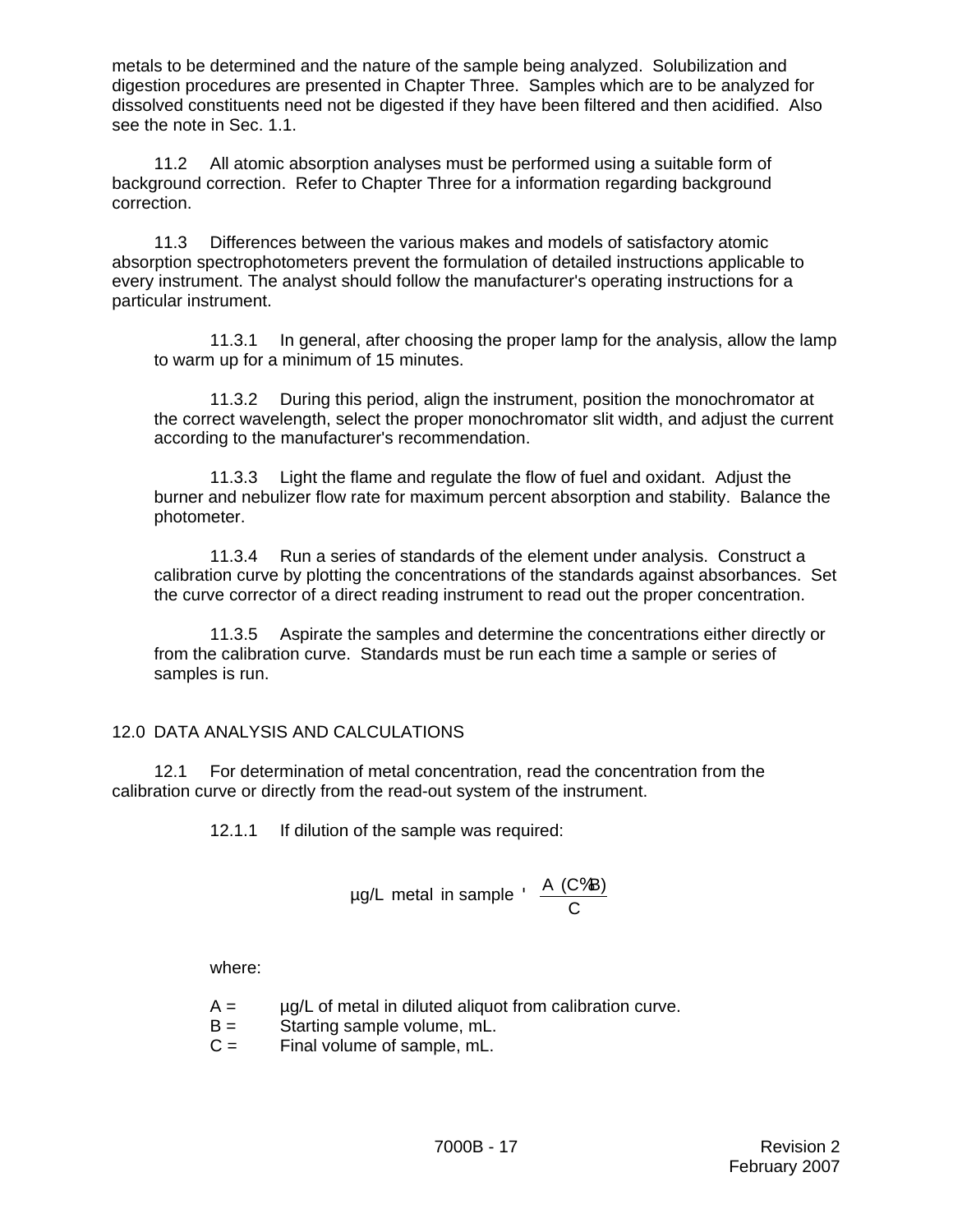12.1.2 For solid samples, report all concentrations in consistent units based on weight. Ensure that, if the dry weight was used for the analysis, percent solids are reported to the client.

$$
\text{mg metal)kg sample'} \frac{A \times V}{W}
$$

where:

- $A = \frac{mg}{L}$  of metal in processed sample from calibration curve.
- $V =$  Final volume of the processed sample, L.

 $W =$  Weight of sample, Kg.

12.1.3 Different integration times must not be used for samples and standards. Instead, the sample should be diluted and the same integration time should be used for both samples and standards. If dilution of the sample was required:

$$
\mu/L \text{ of metal sample } \cdot \frac{Z (C \text{ % } B)}{C}
$$

where:

- $Z = \mu g/L$  of metal read from calibration curve or read-out system.
- B = Starting sample volume, mL.
- $C =$  Final volume of sample, mL.

12.2 Results need to be reported in units commensurate with their intended use and all dilutions need to be taken into account when computing final results.

## 13.0 METHOD PERFORMANCE

13.1 Performance data and related information are provided in SW-846 methods only as examples and guidance. The data do not represent required performance criteria for users of the methods. Instead, performance criteria should be developed on a project-specific basis, and the laboratory should establish in-house QC performance criteria for the application of this method. These performance data are not intended to be and must not be used as absolute QC acceptance criteria for purposes of laboratory accreditation.

13.2 For relevant performance data, see the methods of Ref. 1.

## 14.0 POLLUTION PREVENTION

14.1 Pollution prevention encompasses any technique that reduces or eliminates the quantity and/or toxicity of waste at the point of generation. Numerous opportunities for pollution prevention exist in laboratory operation. The EPA has established a preferred hierarchy of environmental management techniques that places pollution prevention as the management option of first choice. Whenever feasible, laboratory personnel should use pollution prevention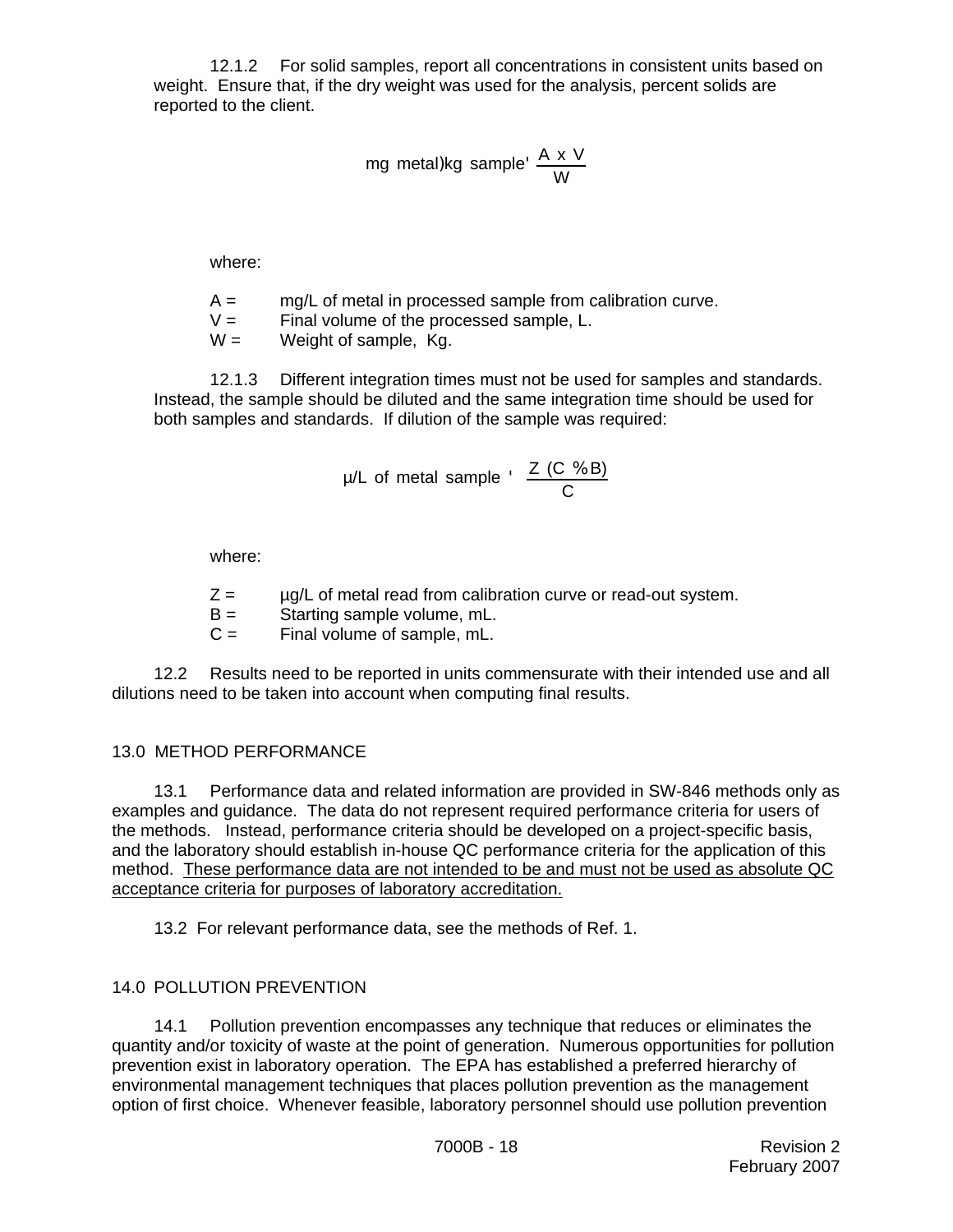techniques to address their waste generation. When wastes cannot be feasibly reduced at the source, the Agency recommends recycling as the next best option.

14.2 For information about pollution prevention that may be applicable to laboratories and research institutions consult *Less is Better: Laboratory Chemical management for Waste Reduction* available from the American Chemical Society's Department of Government Relations and Science Policy, 1155 16th St., N.W. Washington, D.C. 20036, http://www.acs.org.

#### 15.0 WASTE MANAGEMENT

The Environmental Protection Agency requires that laboratory waste management practices be conducted consistent with all applicable rules and regulations. The Agency urges laboratories to protect the air, water, and land by minimizing and controlling all releases from hoods and bench operations, complying with the letter and spirit of any sewer discharge permits and regulations, and by complying with all solid and hazardous waste regulations, particularly the hazardous waste identification rules and land disposal restrictions. For further information on waste management, consult *The Waste Management Manual for Laboratory Personnel* available from the American Chemical Society at the address listed in Sec. 14.2.

#### 16.0 REFERENCES

- 1. Methods for Chemical Analysis of Water and Wastes; U.S. Environmental Protection Agency. Office of Research and Development. Environmental Monitoring and Support Laboratory. ORD Publication Offices of Center for Environmental Research Information: Cincinnati, OH, 1983; EPA-600/4-79-020.
- 2. W. G. Rohrbough, et al., Reagent Chemicals, American Chemical Society Specifications, 7th ed.; American Chemical Society: Washington, DC, 1986.
- 3. 1985 Annual Book of ASTM Standards, Vol. 11.01; "Standard Specification for Reagent Water"; ASTM: Philadelphia, PA, 1985; D1193-77.

## 17.0 TABLES, DIAGRAMS, FLOWCHARTS, AND VALIDATION DATA

The following pages contain the tables and figure referenced by this method. A flow diagram of the procedure follows the tables.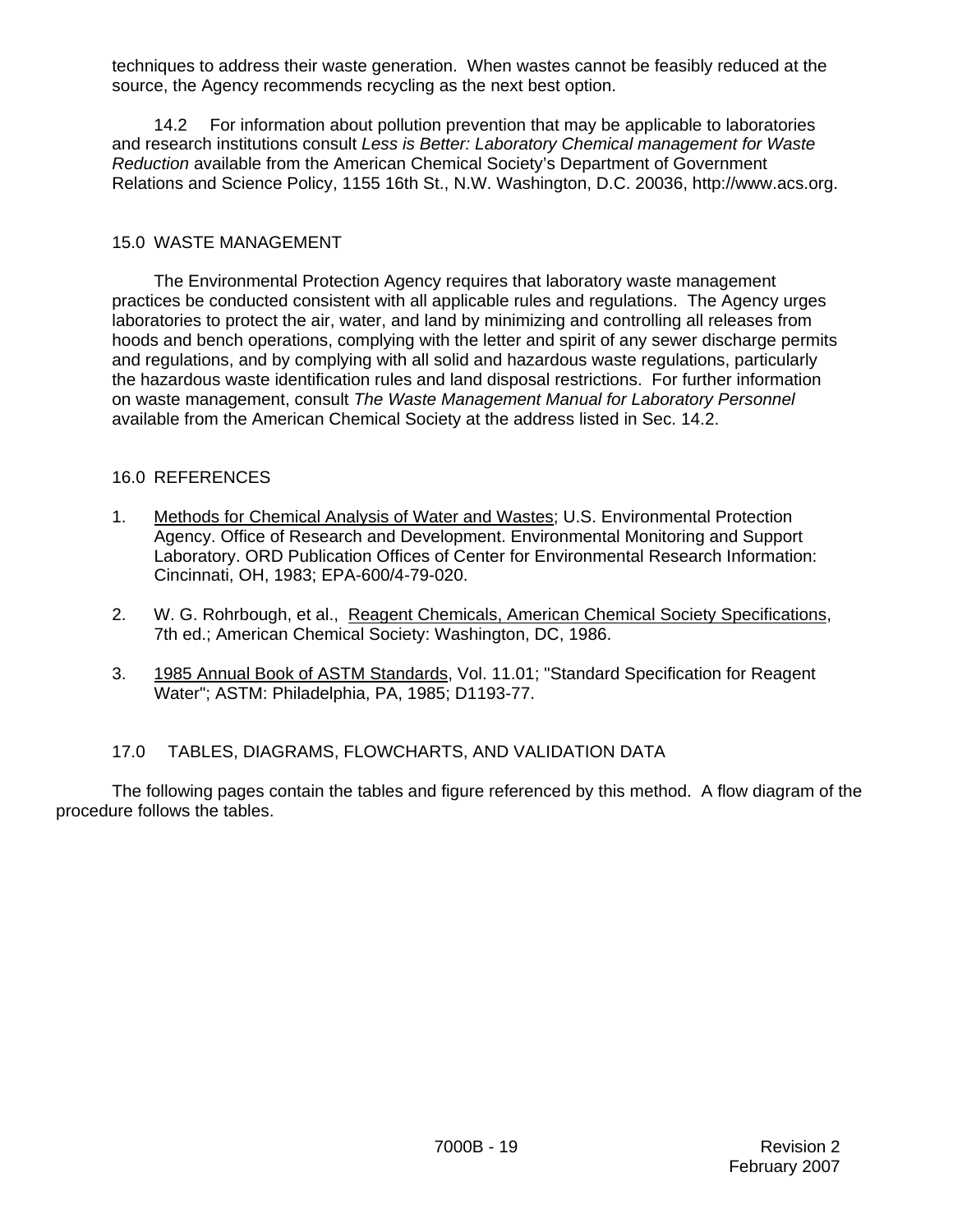# TABLE 1

|               | <b>Direct Aspiration</b><br>S(1)(1)(1)(1)(1)(1)(1)(1)(1)(1)(1)(1)<br>Lower Limit of |                       |  |  |
|---------------|-------------------------------------------------------------------------------------|-----------------------|--|--|
| Metal         | Quantitation<br>(mg/L)                                                              | Sensitivity<br>(mg/L) |  |  |
| Aluminum      | 0.1                                                                                 | 1                     |  |  |
| Antimony      | 0.2                                                                                 | 0.5                   |  |  |
| <b>Barium</b> | 0.1                                                                                 | 0.4                   |  |  |
| Beryllium     | 0.005                                                                               | 0.025                 |  |  |
| Cadmium       | 0.005                                                                               | 0.025                 |  |  |
| Calcium       | 0.01                                                                                | 0.08                  |  |  |
| Chromium      | 0.05                                                                                | 0.25                  |  |  |
| Cobalt        | 0.05                                                                                | 0.2                   |  |  |
| Copper        | 0.02                                                                                | 0.1                   |  |  |
| Iron          | 0.03                                                                                | 0.12                  |  |  |
| Lead          | 0.1                                                                                 | 0.5                   |  |  |
| Lithium       | 0.002                                                                               | 0.04                  |  |  |
| Magnesium     | 0.001                                                                               | 0.007                 |  |  |
| Manganese     | 0.01                                                                                | 0.05                  |  |  |
| Molybdenum    | 0.1                                                                                 | 0.4                   |  |  |
| <b>Nickel</b> | 0.04                                                                                | 0.15                  |  |  |
| Osmium        | 0.03                                                                                | 1                     |  |  |
| Potassium     | 0.01                                                                                | 0.04                  |  |  |
| Silver        | 0.01                                                                                | 0.06                  |  |  |
| Sodium        | 0.002                                                                               | 0.015                 |  |  |
| Strontium     | 0.03                                                                                | 0.15                  |  |  |
| Thallium      | 0.1                                                                                 | 0.5                   |  |  |
| Tin           | 0.8                                                                                 | 4                     |  |  |
| Vanadium      | 0.2                                                                                 | 0.8                   |  |  |
| Zinc          | 0.005                                                                               | 0.02                  |  |  |

#### EXAMPLE ATOMIC ABSORPTION LOWER LIMITS OF QUANTITATION AND SENSITIVITY FOR ANALYTES IN REAGENT WATER

These data are provided for guidance purposes only.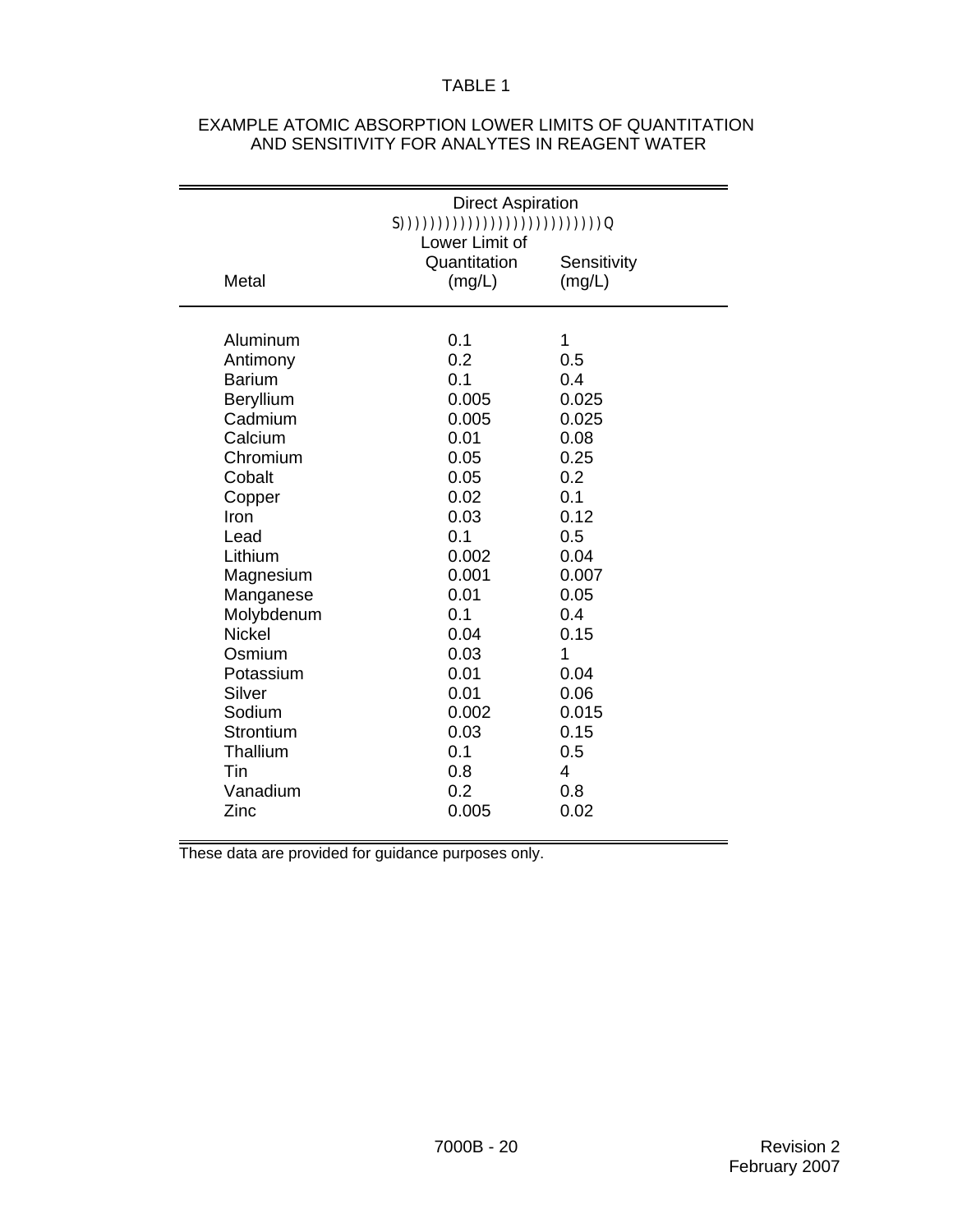# TABLE 2

# INSTRUMENT PARAMETERS (Ref. 1)

| <b>ELEMENT</b> | WAVELENGTH<br>(nm)                      | <b>FUEL</b> | <b>OXIDANT</b> | <b>TYPE OF FLAME</b>           |
|----------------|-----------------------------------------|-------------|----------------|--------------------------------|
| Al             | 324.7                                   | acetylene   | nitrous oxide  | fuel rich                      |
| Sb             | $\frac{217.6}{231.1}$                   | acetylene   | air            | fuel lean                      |
| Ba             | 553.6                                   | acetylene   | nitrous oxide  | fuel rich                      |
| Be             | 234.9                                   | acetylene   | nitrous oxide  | fuel rich                      |
| Cd             | 228.8                                   | acetylene   | air            | fuel lean                      |
| Ca             | 422.7                                   | acetylene   | nitrous oxide  | stoichiometric                 |
| Cr             | 357.9                                   | acetylene   | nitrous oxide  | fuel rich                      |
| Co             | 240.7                                   | acetylene   | air            | fuel lean                      |
| Cu             | 324.7                                   | acetylene   | air            | fuel lean                      |
| Fe             | 248.3,<br>248.8, 271.8,<br>302.1, 252.7 | acetylene   | air            | fuel lean                      |
| Pb             | 283.3,<br>217.0                         | acetylene   | air            | fuel lean                      |
| Li             | 670.8                                   | acetylene   | air            | fuel lean                      |
| Mg             | 285.2                                   | acetylene   | air            | fuel lean                      |
| Mn             | 279.5,<br>403.1                         | acetylene   | air            | fuel lean to<br>stoichiometric |
| Mo             | 313.3                                   | acetylene   | nitrous oxide  | fuel rich                      |
| Ni             | 232.0,<br>352.4                         | acetylene   | air            | fuel lean                      |
| Os             | 290.0                                   | acetylene   | nitrous oxide  | fuel rich                      |
| Κ              | 766.5                                   | acetylene   | air            | fuel lean                      |
| Ag             | 328.1                                   | acetylene   | air            | fuel lean                      |
| Na             | 589.6                                   | acetylene   | air            | fuel lean                      |
| Sr             | 460.7                                   | acetylene   | air            | fuel lean                      |
| TI             | 276.8                                   | acetylene   | air            | fuel lean                      |
| Sn             | 286.3                                   | acetylene   | nitrous oxide  | fuel rich                      |
| $\mathsf{V}$   | 318.4                                   | acetylene   | nitrous oxide  | fuel rich                      |
| Zn             | 213.9                                   | acetylene   | air            | fuel lean                      |

Note: If more than one wavelength is listed, the primary line is underlined.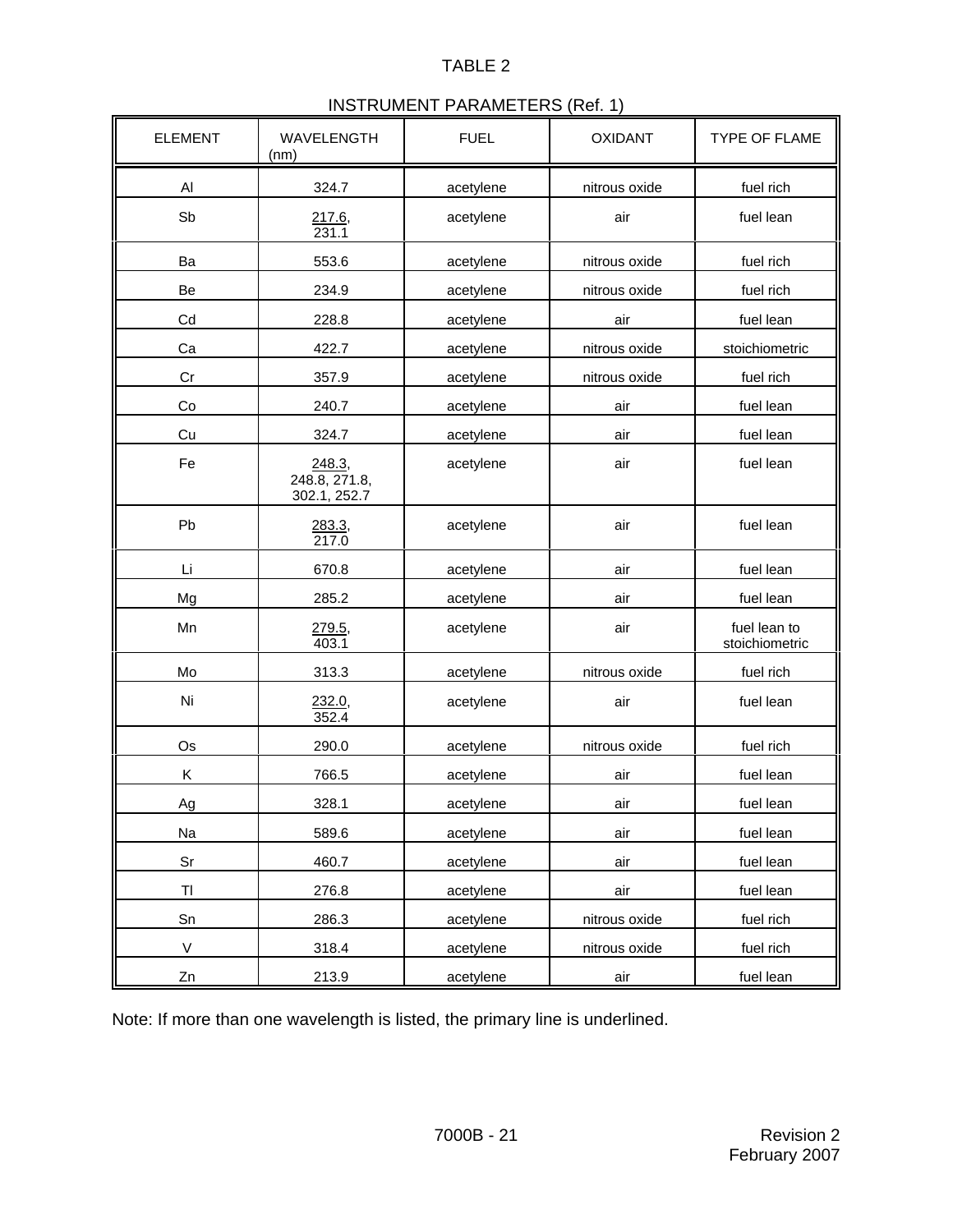# FIGURE 1